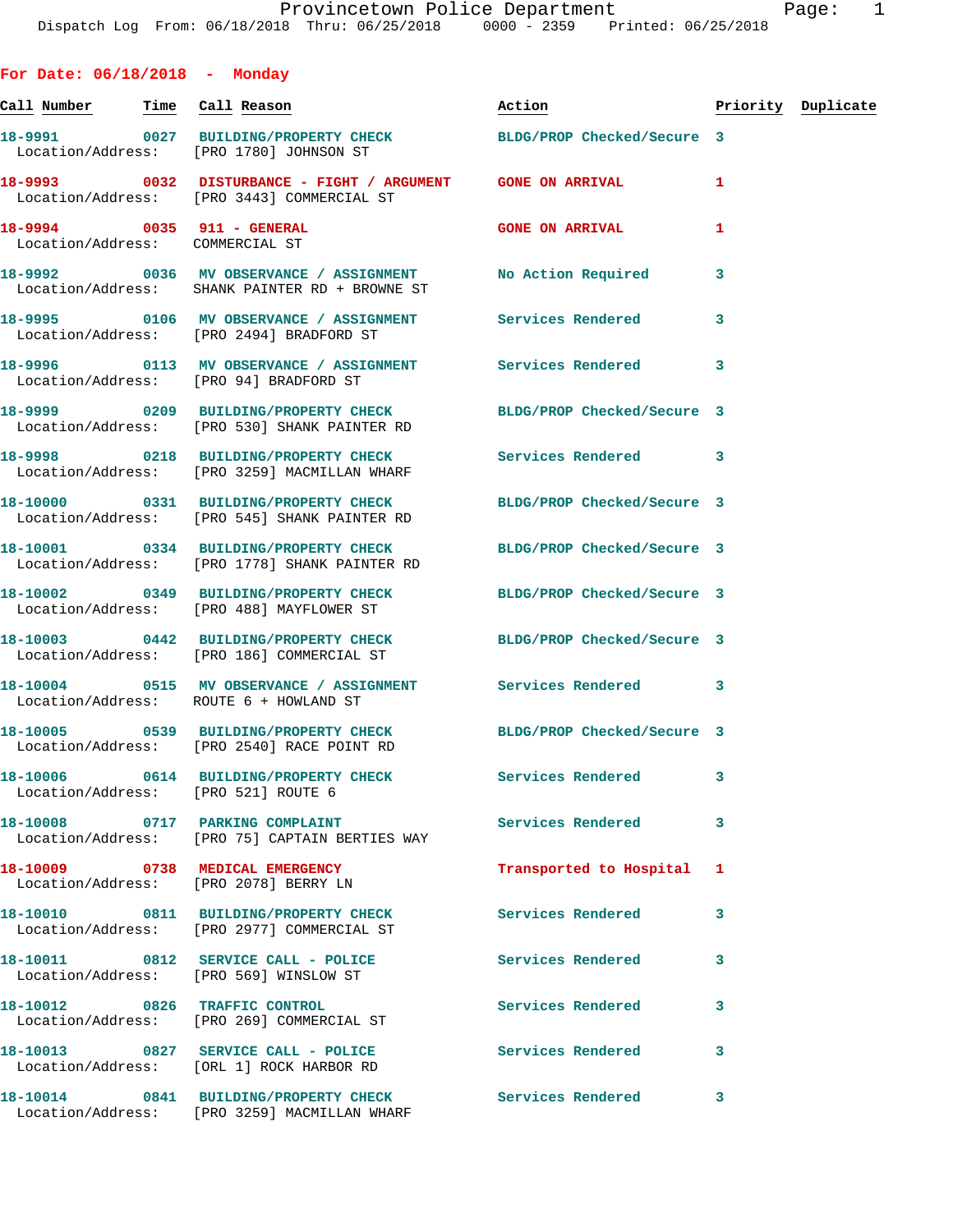|                                                                                             | Provincetown Police Department<br>Dispatch Log From: 06/18/2018 Thru: 06/25/2018 0000 - 2359 Printed: 06/25/2018 |                            | Page: 2      |
|---------------------------------------------------------------------------------------------|------------------------------------------------------------------------------------------------------------------|----------------------------|--------------|
| Refer To Field Int: 18-10-FI                                                                | 18-10015 0909 COMPLAINT - GENERAL Services Rendered 3<br>Location/Address: SANDY HILL LN + ROUTE 6               |                            |              |
|                                                                                             | 18-10016 0914 LOST PROPERTY<br>Location/Address: [PRO 356] COMMERCIAL ST                                         | Services Rendered 3        |              |
| 18-10017 0939 FIRE - OTHER                                                                  | Location/Address: ROUTE 6 + SNAIL RD                                                                             | Referred to Other Agency 1 |              |
|                                                                                             | 18-10018 0948 SERVICE CALL - POLICE Services Rendered 3<br>Location/Address: [PRO 516] RACE POINT RD             |                            |              |
|                                                                                             | 18-10019 1005 FIRE - OTHER Referred to Other Agency 1<br>Location/Address: [PRO 1514] BRADFORD ST + ANTHONY ST   |                            |              |
|                                                                                             | 18-10020 1017 BUILDING/PROPERTY CHECK Services Rendered 3<br>Location/Address: [PRO 2977] COMMERCIAL ST          |                            |              |
|                                                                                             | 18-10022 1030 MEDICAL EMERGENCY<br>Location/Address: [PRO 542] SHANK PAINTER RD                                  | Transported to Hospital 1  |              |
|                                                                                             | 18-10021 1031 BUILDING/PROPERTY CHECK BLDG/PROP Checked/Secure 3<br>Location/Address: [PRO 3259] MACMILLAN WHARF |                            |              |
|                                                                                             | 18-10024 1050 SERVICE CALL - POLICE 3 Services Rendered 3<br>Location/Address: [PRO 542] SHANK PAINTER RD        |                            |              |
|                                                                                             | 18-10023 1132 PARK, WALK & TALK<br>Location/Address: [PRO 165] COMMERCIAL ST                                     | Services Rendered 2        |              |
|                                                                                             | 18-10026 1335 PARKING COMPLAINT<br>Location/Address: [PRO 3456] RYDER ST EXT                                     | Citation / Warning Issue 3 |              |
|                                                                                             | 18-10027 1337 MEDICAL EMERGENCY<br>Location/Address: [PRO 440] HARRY KEMP WAY                                    | Transported to Hospital 1  |              |
| 18-10028 1341 MV STOP<br>Location/Address: [PRO 521] ROUTE 6<br>Refer To Citation: R8381580 |                                                                                                                  | Citation / Warning Issue 3 |              |
|                                                                                             | 18-10029 1355 PARK, WALK & TALK Services Rendered 2<br>Location/Address: [PRO 2500] COMMERCIAL ST                |                            |              |
|                                                                                             | 18-10030 1427 MV OBSERVANCE / ASSIGNMENT Services Rendered 3<br>Location/Address: HIGH POLE HILL + BRADFORD ST   |                            |              |
| 18-10031 1432 HAZARDS<br>Location/Address: RACE POINT RD                                    |                                                                                                                  | Removed Hazard             | $\mathbf{2}$ |
|                                                                                             | 18-10032 1437 PARKING COMPLAINT<br>Location/Address: CONANT ST + COMMERCIAL ST                                   | GONE ON ARRIVAL 3          |              |
|                                                                                             | 18-10033 1458 SERVICE CALL - POLICE<br>Location/Address: [PRO 569] WINSLOW ST                                    | Services Rendered 3        |              |
|                                                                                             | 18-10035 1559 MV OBSERVANCE / ASSIGNMENT Services Rendered<br>Location/Address: STANDISH ST + BRADFORD ST        |                            | $\mathbf{3}$ |
|                                                                                             | 18-10037 1606 MV OBSERVANCE / ASSIGNMENT Services Rendered 3<br>Location/Address: [PRO 537] SHANK PAINTER RD     |                            |              |
|                                                                                             | 18-10038 1622 PARK, WALK & TALK<br>Location/Address: [PRO 105] COMMERCIAL ST                                     | Services Rendered          | $\mathbf{2}$ |
|                                                                                             | 18-10039 1643 MEDICAL EMERGENCY<br>Location/Address: [PRO 3222] ALDEN ST                                         | Transported to Hospital 1  |              |
| 18-10040 1737 ANIMAL CALL                                                                   | Location/Address: [PRO 1156] WINSLOW ST                                                                          | Services Rendered 2        |              |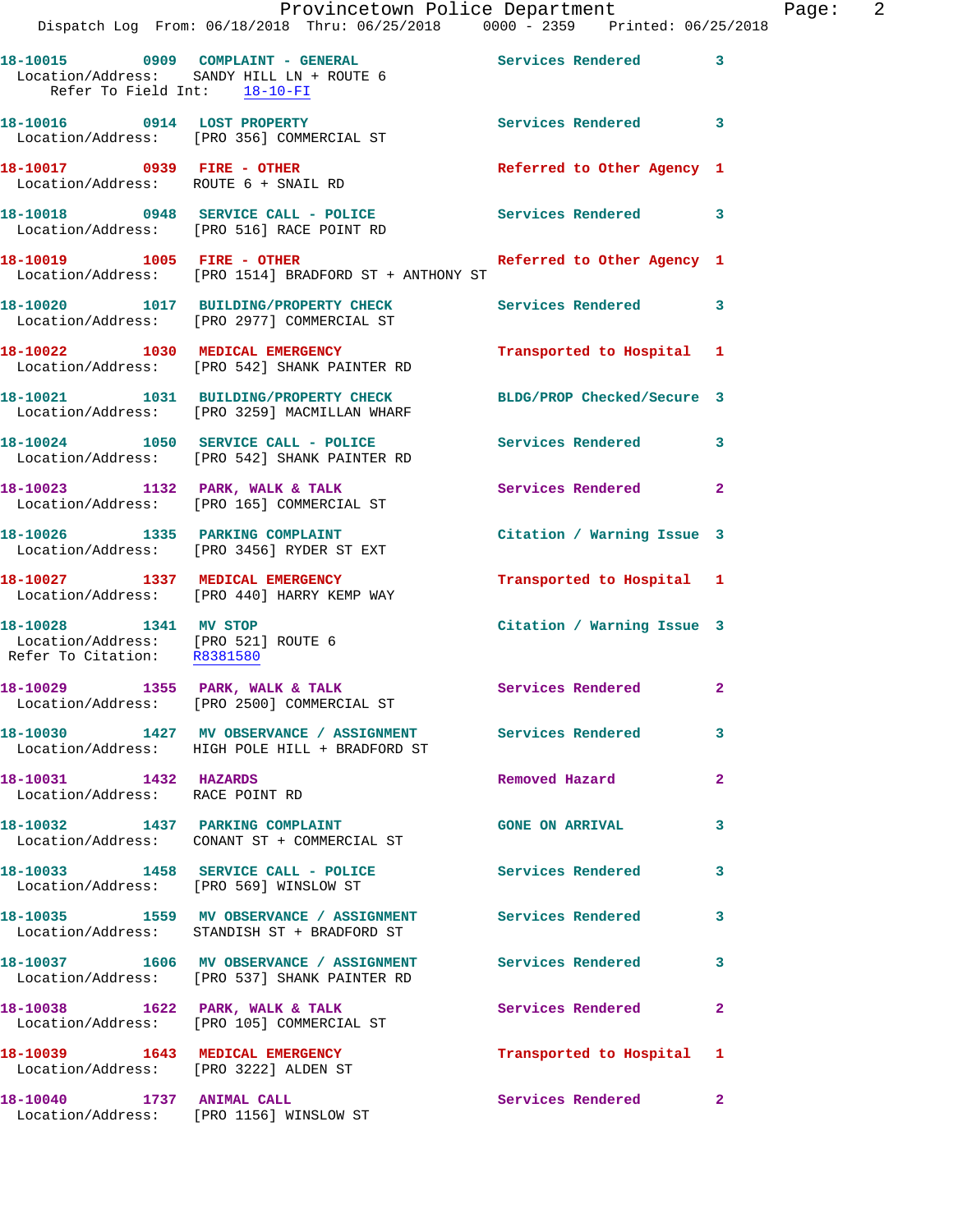|                                  |                                                                                                               | Provincetown Police Department |              | Page: | 3 |
|----------------------------------|---------------------------------------------------------------------------------------------------------------|--------------------------------|--------------|-------|---|
|                                  | Dispatch Log From: 06/18/2018 Thru: 06/25/2018 0000 - 2359 Printed: 06/25/2018                                |                                |              |       |   |
|                                  | 18-10041 1807 LOST WALLET<br>Location/Address: [PRO 506] PEARL ST                                             | Services Rendered 3            |              |       |   |
|                                  | 18-10042 1844 PROPERTY DAMAGE<br>Location/Address: [PRO 1076] PLEASANT ST                                     | Services Rendered 3            |              |       |   |
|                                  | 18-10043 1921 MV STOP<br>Location/Address: [PRO 2513] ROUTE 6<br>Refer To Citation: $\frac{18-514-CN}{28}$    | <b>VERBAL WARNING</b>          | 3            |       |   |
|                                  | 18-10045 1956 MV COMPLAINT<br>Location/Address: [PRO 2521] ROUTE 6                                            | Could Not Locate               | $\mathbf{2}$ |       |   |
| Refer To Citation: 18-515-CN     | 18-10046 2116 MV STOP<br>Location/Address: [PRO 521] ROUTE 6                                                  | <b>VERBAL WARNING</b>          | 3            |       |   |
| Refer To Citation: 18-516-CN     | 18-10048 2137 MV STOP<br>Location/Address: [PRO 521] ROUTE 6                                                  | <b>VERBAL WARNING</b>          | 3            |       |   |
|                                  | 18-10049 2146 BUILDING/PROPERTY CHECK BLDG/PROP Checked/Secure 3<br>Location/Address: [PRO 105] COMMERCIAL ST |                                |              |       |   |
|                                  | 18-10050 2147 BUILDING/PROPERTY CHECK<br>Location/Address: [PRO 2500] COMMERCIAL ST                           | BLDG/PROP Checked/Secure 3     |              |       |   |
| 18-10051 2219 DISORDERLY         | Location/Address: [PRO 3276] COMMERCIAL ST                                                                    | <b>GONE ON ARRIVAL</b>         | $\mathbf{1}$ |       |   |
|                                  | 18-10052 2337 BUILDING/PROPERTY CHECK<br>Location/Address: [PRO 2494] BRADFORD ST                             | <b>Services Rendered</b>       | $\mathbf{3}$ |       |   |
|                                  | 18-10053 2344 BUILDING/PROPERTY CHECK<br>Location/Address: [PRO 440] HARRY KEMP WAY                           | BLDG/PROP Checked/Secure 3     |              |       |   |
|                                  | 18-10054 2344 BUILDING/PROPERTY CHECK Services Rendered 3<br>Location/Address: [PRO 2977] COMMERCIAL ST       |                                |              |       |   |
| For Date: $06/19/2018$ - Tuesday |                                                                                                               |                                |              |       |   |
|                                  | 18-10055 0006 BUILDING/PROPERTY CHECK<br>Location/Address: [PRO 2512] JEROME SMITH RD                         | <b>Services Rendered</b>       | 3            |       |   |
|                                  | 18-10058 0008 BUILDING/PROPERTY CHECK<br>Location/Address: [PRO 488] MAYFLOWER ST                             | Services Rendered              | 3            |       |   |
|                                  | 18-10056 0012 BUILDING/PROPERTY CHECK<br>Location/Address: [PRO 3259] MACMILLAN WHARF                         | <b>Services Rendered</b>       | 3            |       |   |
| 18-10057                         | 0015 MV OBSERVANCE / ASSIGNMENT                                                                               | <b>Services Rendered</b>       | 3            |       |   |

|                                        | Location/Address: [PRO 2512] JEROME SMITH RD                                                                   | services kendered          | -3-                     |
|----------------------------------------|----------------------------------------------------------------------------------------------------------------|----------------------------|-------------------------|
|                                        | 18-10058 0008 BUILDING/PROPERTY CHECK<br>Location/Address: [PRO 488] MAYFLOWER ST                              | <b>Services Rendered</b>   | $\overline{\mathbf{3}}$ |
|                                        | 18-10056 0012 BUILDING/PROPERTY CHECK<br>Location/Address: [PRO 3259] MACMILLAN WHARF                          | <b>Services Rendered</b>   | 3                       |
|                                        | Location/Address: [PRO 3004] BRADFORD ST                                                                       |                            | $\overline{\mathbf{3}}$ |
|                                        | 18-10059 0015 BUILDING/PROPERTY CHECK<br>Location/Address: [PRO 1638] COMMERCIAL ST                            | BLDG/PROP Checked/Secure 3 |                         |
|                                        | 18-10060 0018 BUILDING/PROPERTY CHECK Services Rendered 3<br>Location/Address: [PRO 2018] COMMERCIAL ST        |                            |                         |
|                                        | 18-10061 0032 BUILDING/PROPERTY CHECK BLDG/PROP Checked/Secure 3<br>Location/Address: [PRO 2540] RACE POINT RD |                            |                         |
|                                        | 18-10062 		 0052 	 MV OBSERVANCE / ASSIGNMENT Services Rendered 3<br>Location/Address: RYDER ST + BRADFORD ST  |                            |                         |
| Location/Address: [PRO 554] TREMONT ST | 18-10063 0102 BUILDING/PROPERTY CHECK BLDG/PROP Checked/Secure 3                                               |                            |                         |
|                                        | 18-10065 0103 BUILDING/PROPERTY CHECK<br>Location/Address: [PRO 526] RYDER ST EXT                              | BLDG/PROP Checked/Secure 3 |                         |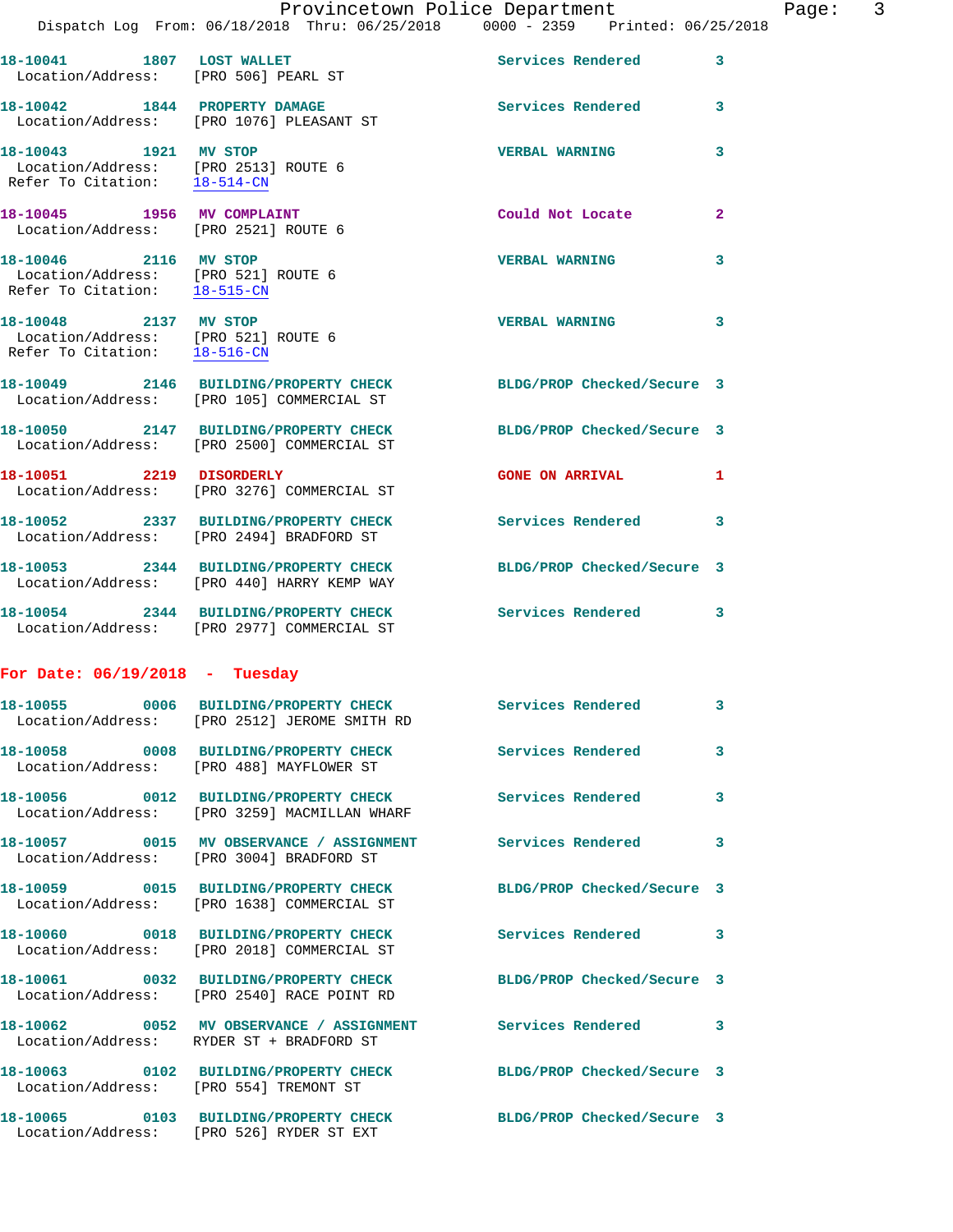|                                                                       | 18-10066 0104 BUILDING/PROPERTY CHECK<br>Location/Address: [PRO 4080] RYDER ST EXT                                 | BLDG/PROP Checked/Secure 3 |                |
|-----------------------------------------------------------------------|--------------------------------------------------------------------------------------------------------------------|----------------------------|----------------|
|                                                                       | 18-10064 0108 MV OBSERVANCE / ASSIGNMENT Services Rendered 3<br>Location/Address: [PRO 595] BRADFORD ST            |                            |                |
|                                                                       | 18-10067 0154 BUILDING/PROPERTY CHECK<br>Location/Address: [PRO 1886] BRADFORD ST                                  | BLDG/PROP Checked/Secure 3 |                |
|                                                                       | 18-10068 0359 BUILDING/PROPERTY CHECK<br>Location/Address: [PRO 1778] SHANK PAINTER RD                             | BLDG/PROP Checked/Secure 3 |                |
|                                                                       | 18-10069 0403 BUILDING/PROPERTY CHECK BLDG/PROP Checked/Secure 3<br>Location/Address: [PRO 545] SHANK PAINTER RD   |                            |                |
|                                                                       | 18-10070 0459 MV OBSERVANCE / ASSIGNMENT Services Rendered<br>Location/Address: SHANK PAINTER RD + JEROME SMITH RD |                            | 3              |
| Location/Address: ROUTE 6 + SNAIL RD                                  | 18-10071 0538 MV OBSERVANCE / ASSIGNMENT Services Rendered                                                         |                            | 3              |
| Location/Address: [PRO 3921] ROUTE 6                                  | 18-10072 0553 BUILDING/PROPERTY CHECK                                                                              | BLDG/PROP Checked/Secure 3 |                |
| Location/Address: [PRO 569] WINSLOW ST                                | 18-10074 0811 SERVICE CALL - POLICE                                                                                | Services Rendered          | 3              |
|                                                                       | 18-10075 0842 MV OBSERVANCE / ASSIGNMENT Services Rendered<br>Location/Address: HIGH POLE HILL + BRADFORD ST       |                            | 3              |
| Location/Address: [PRO 2521] ROUTE 6                                  | 18-10076 0917 MV OBSERVANCE / ASSIGNMENT Services Rendered                                                         |                            | 3              |
|                                                                       | 18-10077 0937 MEDICAL EMERGENCY<br>Location/Address: [PRO 440] HARRY KEMP WAY                                      | Transported to Hospital 1  |                |
|                                                                       | 18-10078 1000 MV OBSERVANCE / ASSIGNMENT Services Rendered<br>Location/Address: RACE POINT RD + SEASHORE PARK DR   |                            | 3              |
| 18-10079 1005 MV STOP<br>Location/Address: [PRO 2519] ROUTE 6         |                                                                                                                    | No Action Required         | 3              |
| 18-10080 1014 ANIMAL CALL                                             | Location/Address: [PRO 542] SHANK PAINTER RD                                                                       | Services Rendered          | $\mathbf{2}$   |
| 18-10081 1023 LOST PROPERTY<br>Location/Address: [PRO 27] BRADFORD ST |                                                                                                                    | Services Rendered          |                |
| Refer To Citation: R8381703                                           | 18-10082 1032 MV STOP<br>Location/Address: [PRO 2540] RACE POINT RD                                                | Citation / Warning Issue 3 |                |
|                                                                       | 18-10083 1035 BUILDING/PROPERTY CHECK<br>Location/Address: [PRO 3259] MACMILLAN WHARF                              | BLDG/PROP Checked/Secure 3 |                |
|                                                                       | 18-10085 1053 PARK, WALK & TALK<br>Location/Address: [PRO 488] MAYFLOWER ST                                        | Services Rendered          | $\mathbf{2}$   |
|                                                                       | 18-10086 1111 BUILDING/PROPERTY CHECK<br>Location/Address: [PRO 3430] COMMERCIAL ST                                | Services Rendered          | 3              |
| Location/Address: [PRO 569] WINSLOW ST                                | 18-10087 1139 SERVICE CALL - POLICE                                                                                | <b>Services Rendered</b>   | 3              |
| 18-10090 1244 BIKE - GENERAL                                          | Location/Address: [PRO 1546] COMMERCIAL ST                                                                         | Services Rendered          | $\overline{a}$ |
| 18-10089 1245 MV STOP                                                 | Location/Address: [PRO 539] SHANK PAINTER RD                                                                       | <b>VERBAL WARNING</b>      | 3              |

Refer To Citation: 18-517-CN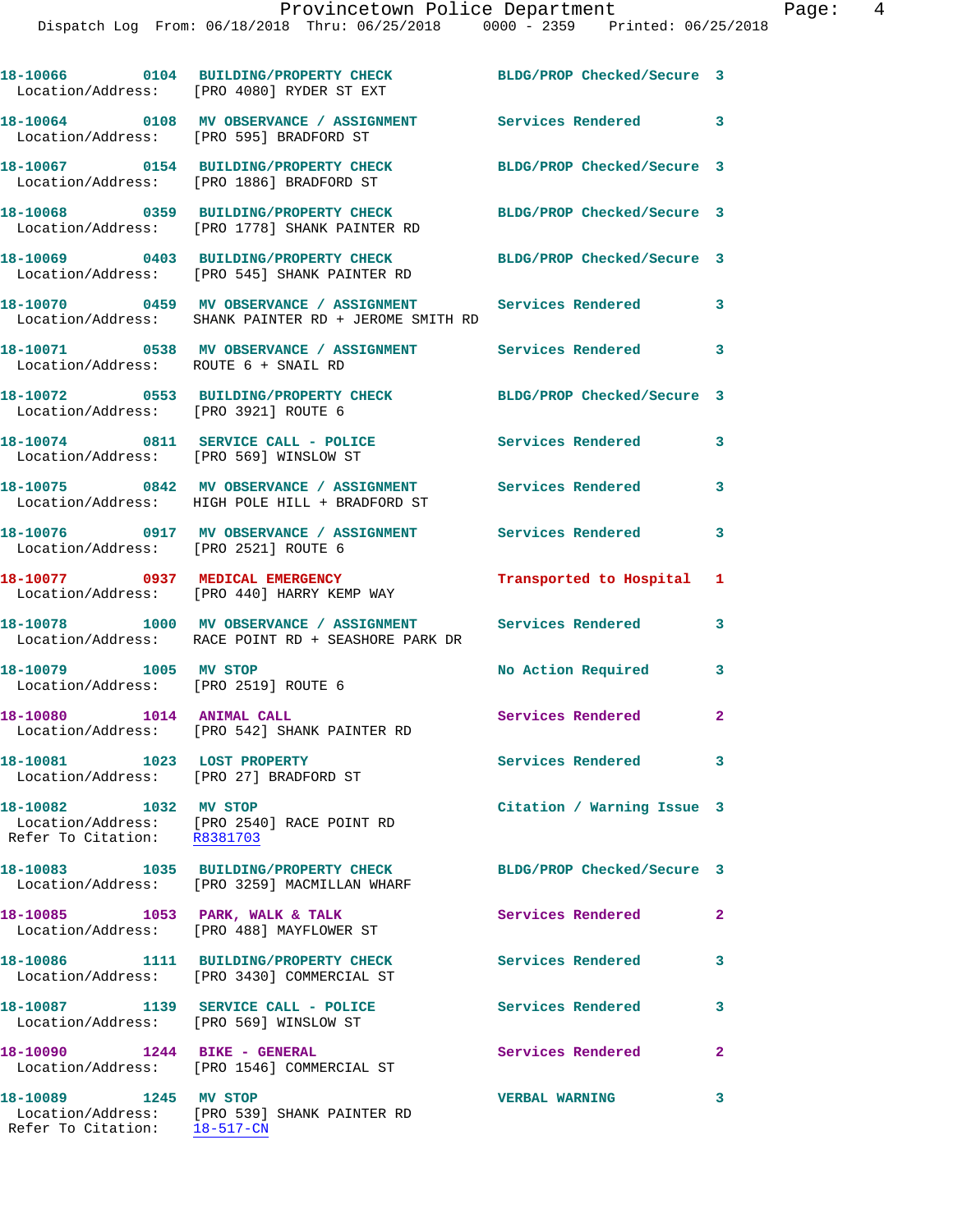Dispatch Log From: 06/18/2018 Thru: 06/25/2018 0000 - 2359 Printed: 06/25/2018

|                                                                                                 | 18-10092 1300 PARKING COMPLAINT<br>Location/Address: [PRO 3094] COMMERCIAL ST      | No Action Required         | 3                       |
|-------------------------------------------------------------------------------------------------|------------------------------------------------------------------------------------|----------------------------|-------------------------|
|                                                                                                 | 18-10093 1327 PARK, WALK & TALK<br>Location/Address: [PRO 488] MAYFLOWER ST        | Services Rendered          | $\overline{\mathbf{2}}$ |
|                                                                                                 | 18-10091 1335 COMPLAINT - GENERAL<br>Location/Address: [PRO 3094] COMMERCIAL ST    | <b>Services Rendered</b>   | 3                       |
| Location/Address: COMMERCIAL ST                                                                 | 18-10094 1406 STREET PERFORMER COMPLAINT Services Rendered                         |                            | 3                       |
|                                                                                                 | 18-10095 1543 LOST PROPERTY<br>Location/Address: [PRO 542] SHANK PAINTER RD        | <b>Services Rendered</b>   | 3                       |
|                                                                                                 | 18-10096 1615 TRAFFIC CONTROL<br>Location/Address: BRADFORD ST + COTTAGE ST        | Services Rendered          | 3                       |
| Location/Address: [PRO 3222] ALDEN ST                                                           | 18-10097 1620 SUSPICIOUS ACTIVITY                                                  | SPOKEN TO                  | $\overline{a}$          |
| 18-10098 1636 LOST PROPERTY                                                                     | Location/Address: [PRO 542] SHANK PAINTER RD                                       | <b>Services Rendered</b>   | 3                       |
|                                                                                                 | 18-10099 1643 LOST PROPERTY<br>Location/Address: [PRO 542] SHANK PAINTER RD        | Services Rendered          | 3                       |
| 18-10105 1700 PROPERTY DAMAGE                                                                   | Location/Address: PLEASANT ST + BRADFORD ST                                        | <b>FOLLOW UP</b>           | 3                       |
| 18-10100 1722 MV STOP<br>Location/Address: [PRO 2521] ROUTE 6<br>Refer To Citation: 18-518-CN   |                                                                                    | <b>VERBAL WARNING</b>      | 3                       |
|                                                                                                 | 18-10101 1725 ANIMAL CALL<br>Location/Address: [PRO 3296] SHANK PAINTER RD         | Services Rendered          | $\mathbf{2}$            |
| 18-10102 1746 MV STOP<br>Location/Address: [PRO 2521] ROUTE 6<br>Refer To Citation: R8381679    |                                                                                    | Citation / Warning Issue 3 |                         |
| 18-10103 1753 MV STOP<br>Location/Address: [TRU 95] ROUTE 6<br>Refer To Citation: 18-519-CN     |                                                                                    | <b>VERBAL WARNING</b>      | 3                       |
| 18-10104 1800 MV STOP<br>Location/Address: [TRU 95] ROUTE 6<br>Refer To Citation: 18-520-CN     |                                                                                    | <b>VERBAL WARNING</b>      | 3                       |
| 18-10106 1913 MV STOP<br>Location/Address: [PRO 2513] ROUTE 6<br>Refer To Citation: 18-521-CN   |                                                                                    | <b>VERBAL WARNING</b>      | 3                       |
| 18-10107 1918 MV STOP<br>Location/Address: [PRO 2479] ROUTE 6<br>Refer To Citation: 18-522-CN   |                                                                                    | <b>VERBAL WARNING</b>      | 3                       |
|                                                                                                 | 18-10109 1939 BUILDING/PROPERTY CHECK<br>Location/Address: [PRO 526] RYDER ST EXT  | BLDG/PROP Checked/Secure 3 |                         |
|                                                                                                 | 18-10110 1939 BUILDING/PROPERTY CHECK<br>Location/Address: [PRO 4080] RYDER ST EXT | BLDG/PROP Checked/Secure 3 |                         |
| 18-10115 2048 MV STOP<br>Location/Address: [PRO 44] BRADFORD ST<br>Refer To Citation: 18-523-CN |                                                                                    | <b>VERBAL WARNING</b>      | 3                       |
|                                                                                                 | 18-10118 2100 BUILDING/PROPERTY CHECK<br>Location/Address: [PRO 182] COMMERCIAL ST | BLDG/PROP Checked/Secure 3 |                         |
|                                                                                                 |                                                                                    |                            |                         |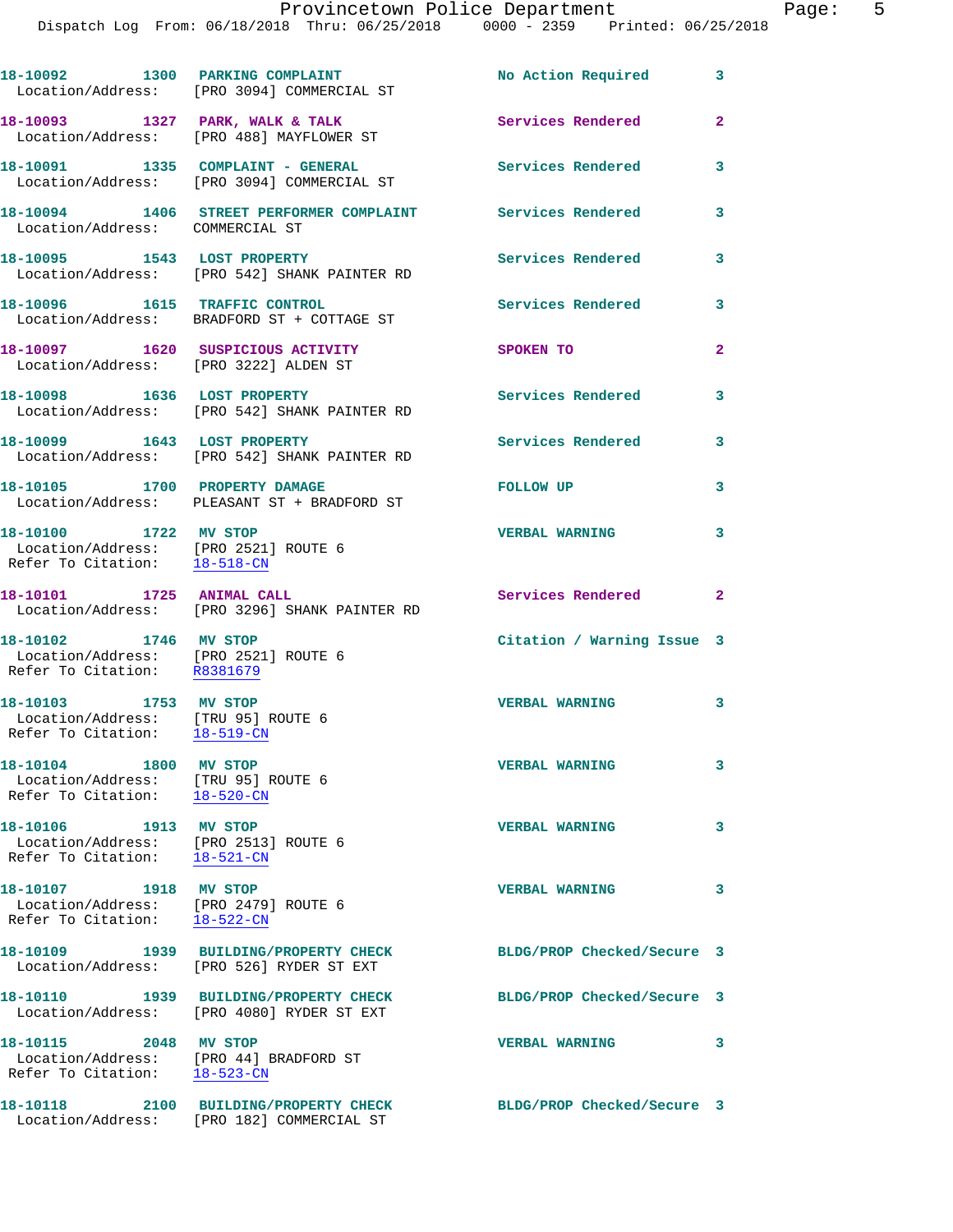|                                                                                                     | Provincetown Police Department The Page: 6<br>Dispatch Log From: 06/18/2018 Thru: 06/25/2018 0000 - 2359 Printed: 06/25/2018 |                            |   |  |
|-----------------------------------------------------------------------------------------------------|------------------------------------------------------------------------------------------------------------------------------|----------------------------|---|--|
| 18-10116 2117 MV STOP<br>Location/Address: [PRO 521] ROUTE 6<br>Refer To Citation: <u>18-524-CN</u> |                                                                                                                              | <b>VERBAL WARNING 3</b>    |   |  |
|                                                                                                     | 18-10120 2155 BIKE - ACCIDENT<br>Location/Address: [PRO 1892] SHANK PAINTER RD                                               | Transported to Hospital 1  |   |  |
|                                                                                                     | 18-10122 2324 BUILDING/PROPERTY CHECK BLDG/PROP Checked/Secure 3<br>Location/Address: [PRO 526] RYDER ST EXT                 |                            |   |  |
|                                                                                                     | 18-10123 2325 BUILDING/PROPERTY CHECK BLDG/PROP Checked/Secure 3<br>Location/Address: [PRO 4080] RYDER ST EXT                |                            |   |  |
| Location/Address: ROUTE 6 + SNAIL RD                                                                | 18-10124 2351 MV OBSERVANCE / ASSIGNMENT Services Rendered 3                                                                 |                            |   |  |
|                                                                                                     | 18-10125 2353 BUILDING/PROPERTY CHECK BLDG/PROP Checked/Secure 3<br>Location/Address: [PRO 530] SHANK PAINTER RD             |                            |   |  |
| For Date: $06/20/2018$ - Wednesday                                                                  |                                                                                                                              |                            |   |  |
| Location/Address: COMMERCIAL ST                                                                     | 18-10126 0000 BUILDING/PROPERTY CHECK BLDG/PROP Checked/Secure 3                                                             |                            |   |  |
|                                                                                                     | 18-10127 0006 PARK, WALK & TALK 3 Services Rendered 2<br>Location/Address: [PRO 3870] COMMERCIAL ST                          |                            |   |  |
|                                                                                                     | 18-10129 0011 BAR CHECK<br>Location/Address: [PRO 2737] COMMERCIAL ST                                                        | BLDG/PROP Checked/Secure 2 |   |  |
|                                                                                                     | 18-10128 0022 BUILDING/PROPERTY CHECK BLDG/PROP Checked/Secure 3<br>Location/Address: [PRO 379] COMMERCIAL ST                |                            |   |  |
|                                                                                                     | 18-10131 0041 ASSIST CITIZEN<br>Location/Address: [PRO 526] RYDER ST EXT                                                     | Services Rendered 3        |   |  |
| 18-10133 0055 BAR CHECK                                                                             | Location/Address: [PRO 3443] COMMERCIAL ST                                                                                   | BLDG/PROP Checked/Secure 2 |   |  |
|                                                                                                     | 18-10134 0059 MV OBSERVANCE / ASSIGNMENT Services Rendered<br>Location/Address: BRADFORD ST + STANDISH ST                    |                            | 3 |  |
| Refer To Citation: 18-525-CN                                                                        | Location/Address: COURT ST + BRADFORD ST                                                                                     | <b>VERBAL WARNING</b>      | 3 |  |
| 18-10136 0117 MV STOP<br>Location/Address: [PRO 2818] CONWELL ST<br>Refer To Citation: R8381527     |                                                                                                                              | Citation / Warning Issue 3 |   |  |
| Location/Address: [PRO 37] BRADFORD ST                                                              | 18-10137 		 0131 MV OBSERVANCE / ASSIGNMENT Services Rendered                                                                |                            | 3 |  |
| Refer To Citation: 18-526-CN                                                                        | 18-10138 0137 MV STOP<br>Location/Address: [PRO 3231] BRADFORD ST                                                            | <b>VERBAL WARNING</b>      | 3 |  |
|                                                                                                     | 18-10139   0147 MV OBSERVANCE / ASSIGNMENT   Services Rendered<br>Location/Address: BRADFORD ST + HOWLAND ST                 |                            | 3 |  |
| 18-10140 0158 MV STOP<br>Location/Address: [PRO 2521] ROUTE 6<br>Refer To Citation: 18-527-CN       |                                                                                                                              | <b>VERBAL WARNING</b>      | 3 |  |
| 18-10141 0201 NOISE COMPLAINT<br>Location/Address: [PRO 575] WINSLOW ST                             |                                                                                                                              | <b>Services Rendered</b>   | 3 |  |
|                                                                                                     | 18-10142 0234 BUILDING/PROPERTY CHECK BLDG/PROP Checked/Secure 3<br>Location/Address: [PRO 519] RACE POINT RD                |                            |   |  |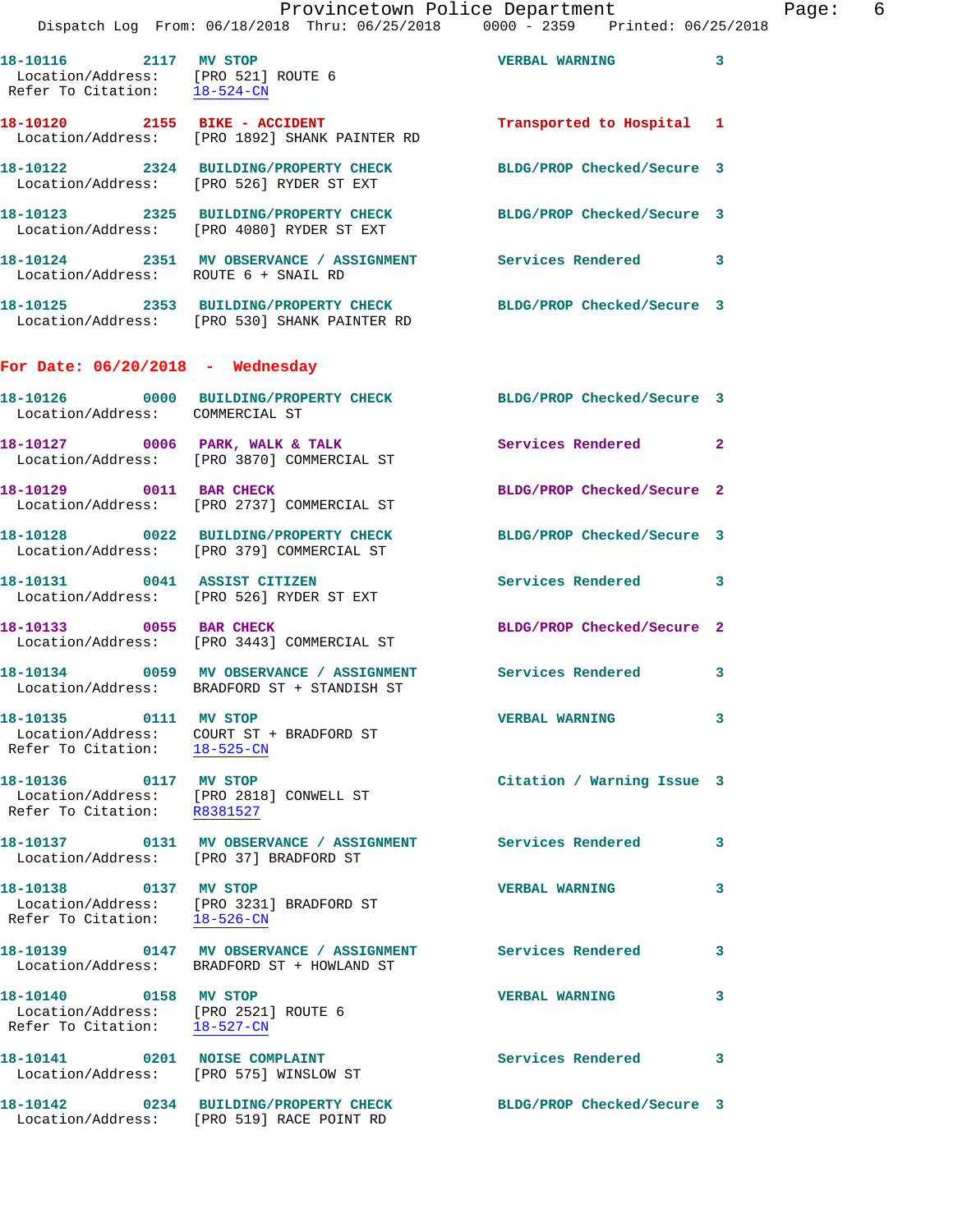|                                                                                              | Provincetown Police Department<br>Dispatch Log From: 06/18/2018 Thru: 06/25/2018 0000 - 2359 Printed: 06/25/2018              |                            |                |
|----------------------------------------------------------------------------------------------|-------------------------------------------------------------------------------------------------------------------------------|----------------------------|----------------|
|                                                                                              | 18-10143 0234 PARK, WALK & TALK 6 Services Rendered<br>Location/Address: [PRO 396] COMMERCIAL ST                              |                            | $\overline{2}$ |
|                                                                                              | 18-10145 0327 BUILDING/PROPERTY CHECK BLDG/PROP Checked/Secure 3<br>Location/Address: [PRO 517] RACE POINT RD                 |                            |                |
|                                                                                              | 18-10146 0350 BUILDING/PROPERTY CHECK<br>Location/Address: [PRO 516] RACE POINT RD                                            | BLDG/PROP Checked/Secure 3 |                |
| Location/Address: ROUTE 6 + SNAIL RD                                                         | 18-10147 0501 MV OBSERVANCE / ASSIGNMENT Services Rendered                                                                    |                            | 3              |
|                                                                                              | 18-10148 0559 SERVICE CALL - POLICE<br>Location/Address: [PRO 516] RACE POINT RD                                              | <b>Services Rendered</b>   | 3              |
| Refer To Arrest: 18-83-AR                                                                    | 18-10150 0802 ESCORT / TRANSPORT<br>Location/Address: [ORL 1] ROCK HARBOR RD                                                  | Transferred Custody        | 3              |
|                                                                                              | 18-10151 0827 MEDICAL EMERGENCY<br>Location/Address: [PRO 440] HARRY KEMP WAY                                                 | Transported to Hospital    | 1              |
|                                                                                              | 18-10152 0832 SERVICE CALL - POLICE Services Rendered<br>Location/Address: [PRO 516] RACE POINT RD                            |                            | 3              |
|                                                                                              | 18-10153 0926 ALARM - GENERAL<br>Location/Address: [PRO 442] HARRY KEMP WAY                                                   | <b>Services Rendered</b>   | 1              |
|                                                                                              | 18-10154     0950   MV OBSERVANCE / ASSIGNMENT      Services Rendered<br>Location/Address:   RACE POINT RD + SEASHORE PARK DR |                            | 3              |
| 18-10155 0959 MV STOP<br>Refer To Citation: R8381708                                         | Location/Address: [PRO 2540] RACE POINT RD                                                                                    | Citation / Warning Issue 3 |                |
|                                                                                              | 18-10156 1009 ANIMAL CALL<br>Location/Address: SHANK PAINTER RD + BRADFORD ST                                                 | <b>Services Rendered</b>   | $\overline{2}$ |
| 18-10157 1025 MV STOP<br>Location/Address: [PRO 2519] ROUTE 6<br>Refer To Citation: R8381709 |                                                                                                                               | Citation / Warning Issue 3 |                |
|                                                                                              | 18-10158 1053 PARK, WALK & TALK<br>Location/Address: [PRO 3870] COMMERCIAL ST                                                 | Services Rendered          | 2              |
| 18-10159 1058 HAZARDS                                                                        |                                                                                                                               | Removed Hazard             | $\mathbf{2}$   |
|                                                                                              | Location/Address: [PRO 3259] MACMILLAN WHARF                                                                                  | BLDG/PROP Checked/Secure 3 |                |
|                                                                                              | 18-10162 1147 BUILDING/PROPERTY CHECK<br>Location/Address: [PRO 2483] COMMERCIAL ST                                           | Services Rendered          | 3              |
| Refer To Citation: 18-528-CN                                                                 | Location/Address: RACE POINT RD + ROUTE 6                                                                                     | <b>VERBAL WARNING</b>      | 3              |
|                                                                                              | 18-10165 1232 TRAFFIC CONTROL<br>Location/Address: [PRO 2540] RACE POINT RD                                                   | <b>Services Rendered</b>   | 3              |
|                                                                                              | 18-10166 1241 PARK, WALK & TALK<br>Location/Address: [PRO 488] MAYFLOWER ST                                                   | Services Rendered          | $\overline{a}$ |
| 18-10169 1325 TRAFFIC CONTROL                                                                | Location/Address: CONWAY ST + COMMERCIAL ST                                                                                   | <b>Services Rendered</b>   | 3              |
| 18-10170<br>Location/Address: COMMERCIAL ST                                                  | 1334 ALARM - GENERAL                                                                                                          | <b>Services Rendered</b>   | 1              |
| 18-10172                                                                                     | 1403 MEDICAL EMERGENCY                                                                                                        | Transported to Hospital 1  |                |

Page: 7<br><sup>18</sup>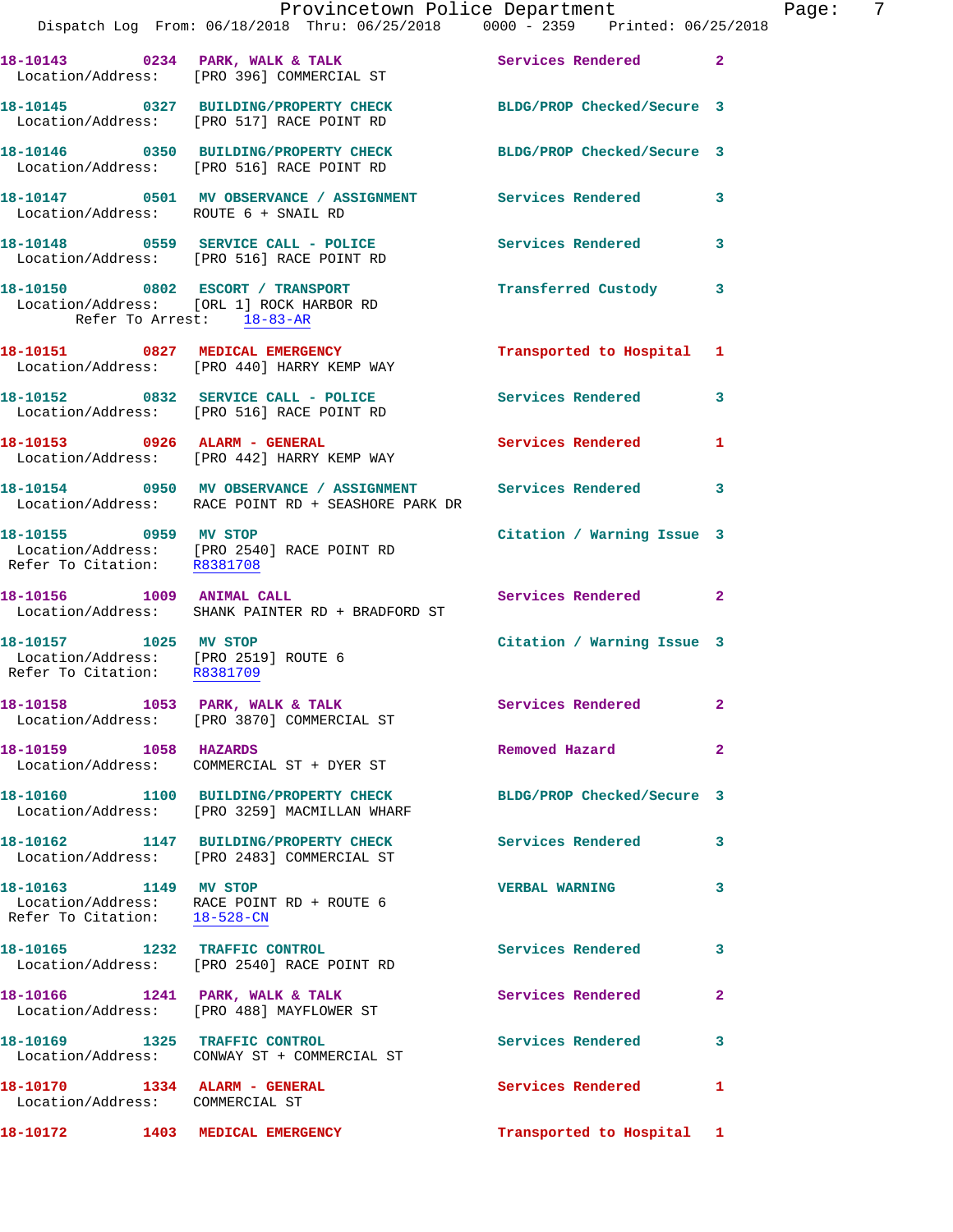|                                                                                               | Dispatch Log From: 06/18/2018 Thru: 06/25/2018 0000 - 2359 Printed: 06/25/2018                                | Provincetown Police Department | Page: 8      |
|-----------------------------------------------------------------------------------------------|---------------------------------------------------------------------------------------------------------------|--------------------------------|--------------|
|                                                                                               | Location/Address: [PRO 350] COMMERCIAL ST                                                                     |                                |              |
|                                                                                               | 18-10173 1525 DISTURBANCE - FIGHT / ARGUMENT SPOKEN TO<br>Location/Address: [PRO 3296] SHANK PAINTER RD       |                                | $\mathbf{1}$ |
|                                                                                               | 18-10174 1528 MEDICAL EMERGENCY<br>Location/Address: PROVINCELANDS RD + RACE POINT RD                         | Transported to Hospital 1      |              |
|                                                                                               | 18-10175 1540 SERVICE CALL - POLICE<br>Location/Address: [PRO 350] COMMERCIAL ST                              | SPOKEN TO                      | 3            |
|                                                                                               | 18-10176 1545 COMPLAINT - GENERAL<br>Location/Address: [PRO 3276] COMMERCIAL ST                               | SPOKEN TO                      | 3            |
| 18-10177 1611 MV STOP                                                                         | Location/Address: [PRO 3004] BRADFORD ST<br>Refer To Citation: 18-529-CN                                      | <b>VERBAL WARNING</b>          | $\mathbf{3}$ |
|                                                                                               | 18-10178 1615 MV COLLISION<br>Location/Address: [PRO 518] RACE POINT RD                                       | <b>SPOKEN TO</b>               | 1            |
|                                                                                               | 18-10179 1616 MEDICAL EMERGENCY<br>Location/Address: [PRO 440] HARRY KEMP WAY                                 | Transported to Hospital 1      |              |
|                                                                                               | 18-10181 1653 BIKE - GENERAL<br>Location/Address: [PRO 1952] COMMERCIAL ST                                    | Services Rendered              | $\mathbf{2}$ |
|                                                                                               | 18-10182 1727 PARKING COMPLAINT<br>Location/Address: [PRO 2597] CREEK HILL RD                                 | <b>Services Rendered</b>       | $\mathbf{3}$ |
|                                                                                               | 18-10184 1843 KEEP THE PEACE<br>Location/Address: [PRO 1235] BRADFORD ST<br>Refer To Arrest: 18-83-AR         | Services Rendered 2            |              |
|                                                                                               | 18-10185 1953 BUILDING/PROPERTY CHECK BLDG/PROP Checked/Secure 3<br>Location/Address: [PRO 4080] RYDER ST EXT |                                |              |
|                                                                                               | 18-10186 1954 BUILDING/PROPERTY CHECK BLDG/PROP Checked/Secure 3<br>Location/Address: [PRO 526] RYDER ST EXT  |                                |              |
| 18-10188 2039 BY-LAW VIOLATION<br>Location/Address: SANDY HILL LN                             |                                                                                                               | Could Not Locate               | $\mathbf{2}$ |
| 18-10189 2050 MV STOP<br>Location/Address: [PRO 3672] ROUTE 6<br>Refer To Citation: 18-530-CN |                                                                                                               | <b>VERBAL WARNING</b>          | 3            |
|                                                                                               | 18-10190 2055 BUILDING/PROPERTY CHECK<br>Location/Address: [PRO 3033] COMMERCIAL ST                           | BLDG/PROP Checked/Secure 3     |              |
| 18-10192 2114 MV STOP<br>Location/Address: [PRO 521] ROUTE 6<br>Refer To Citation: 18-531-CN  |                                                                                                               | <b>VERBAL WARNING</b>          | 3            |
| 18-10193 2124 MV STOP<br>Refer To Citation: 18-532-CN                                         | Location/Address: BRADFORD ST + STANDISH ST                                                                   | <b>VERBAL WARNING</b>          | 3            |
|                                                                                               | 18-10194 2133 BUILDING/PROPERTY CHECK<br>Location/Address: [PRO 2500] COMMERCIAL ST                           | BLDG/PROP Checked/Secure 3     |              |
|                                                                                               | 18-10195  2138 BUILDING/PROPERTY CHECK<br>Location/Address: [PRO 2577] BRADFORD ST                            | BLDG/PROP Checked/Secure 3     |              |
|                                                                                               | 18-10196 2158 BUILDING/PROPERTY CHECK<br>Location/Address: [PRO 1638] COMMERCIAL ST                           | BLDG/PROP Checked/Secure 3     |              |
|                                                                                               | 18-10197 2210 BUILDING/PROPERTY CHECK<br>Location/Address: [PRO 155] COMMERCIAL ST                            | BLDG/PROP Checked/Secure 3     |              |
|                                                                                               |                                                                                                               | BLDG/PROP Checked/Secure 3     |              |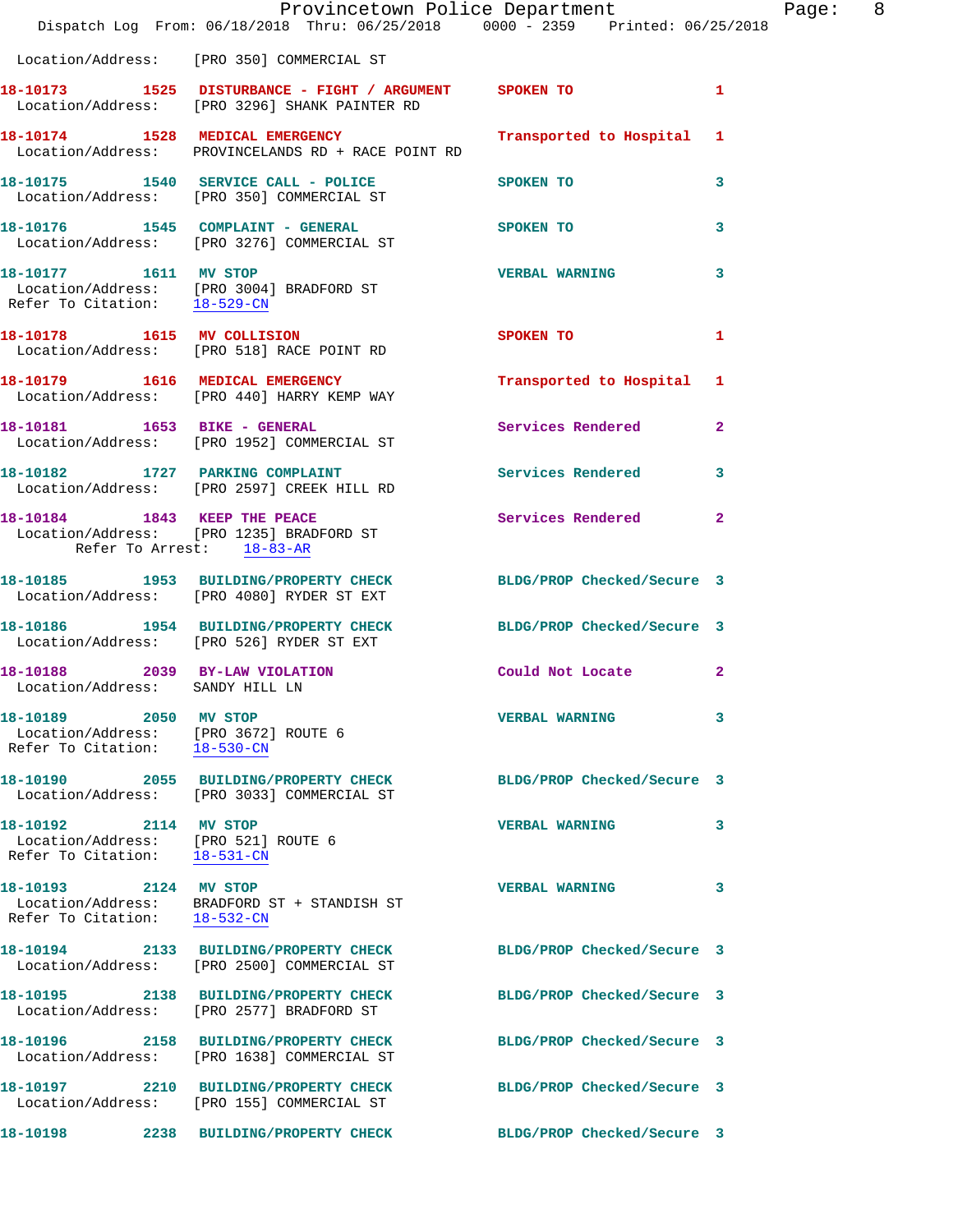|                                                                                     | Dispatch Log From: 06/18/2018 Thru: 06/25/2018 0000 - 2359 Printed: 06/25/2018                                   | Provincetown Police Department | Page: 9 |  |
|-------------------------------------------------------------------------------------|------------------------------------------------------------------------------------------------------------------|--------------------------------|---------|--|
|                                                                                     | Location/Address: [PRO 3033] COMMERCIAL ST                                                                       |                                |         |  |
|                                                                                     | 18-10199 2239 BUILDING/PROPERTY CHECK BLDG/PROP Checked/Secure 3<br>Location/Address: [PRO 182] COMMERCIAL ST    |                                |         |  |
|                                                                                     | 18-10200 2239 BUILDING/PROPERTY CHECK BLDG/PROP Checked/Secure 3<br>Location/Address: [PRO 175] COMMERCIAL ST    |                                |         |  |
|                                                                                     | 18-10201 2321 BUILDING/PROPERTY CHECK BLDG/PROP Checked/Secure 3<br>Location/Address: [PRO 1638] COMMERCIAL ST   |                                |         |  |
| 18-10202 2329 MV STOP<br>Location/Address: COURT ST<br>Refer To Citation: 18-533-CN |                                                                                                                  | VERBAL WARNING 3               |         |  |
|                                                                                     | 18-10203 2346 BUILDING/PROPERTY CHECK BLDG/PROP Checked/Secure 3<br>Location/Address: [PRO 2481] TREMONT ST      |                                |         |  |
|                                                                                     | 18-10204 2352 BUILDING/PROPERTY CHECK BLDG/PROP Checked/Secure 3<br>Location/Address: [PRO 2577] BRADFORD ST     |                                |         |  |
| For Date: $06/21/2018$ - Thursday                                                   |                                                                                                                  |                                |         |  |
|                                                                                     | 18-10205 0006 BUILDING/PROPERTY CHECK Services Rendered 3<br>Location/Address: [PRO 3259] MACMILLAN WHARF        |                                |         |  |
|                                                                                     | 18-10206 0006 BUILDING/PROPERTY CHECK BLDG/PROP Checked/Secure 3<br>Location/Address: [PRO 440] HARRY KEMP WAY   |                                |         |  |
|                                                                                     | 18-10207 0022 MV OBSERVANCE / ASSIGNMENT Services Rendered 3<br>Location/Address: BRADFORD ST + RYDER ST         |                                |         |  |
|                                                                                     | 18-10208 0022 BUILDING/PROPERTY CHECK<br>Location/Address: [PRO 385] COMMERCIAL ST                               | BLDG/PROP Checked/Secure 3     |         |  |
|                                                                                     | 18-10209 0040 NOISE COMPLAINT<br>Location/Address: [PRO 1953] COMMERCIAL ST                                      | SPOKEN TO                      | 3       |  |
| Location/Address: [PRO 3672] ROUTE 6                                                | 18-10210 0111 MV OBSERVANCE / ASSIGNMENT Services Rendered 3                                                     |                                |         |  |
| Location/Address: PROVINCELANDS RD                                                  | 18-10211 0118 PARKING COMPLAINT                                                                                  | Services Rendered 3            |         |  |
|                                                                                     | 18-10212 0133 BUILDING/PROPERTY CHECK BLDG/PROP Checked/Secure 3<br>Location/Address: [PRO 444] HIGH POLE HILL   |                                |         |  |
|                                                                                     | 18-10213 0141 BUILDING/PROPERTY CHECK<br>Location/Address: [PRO 2499] RACE POINT RD                              | Services Rendered              | 3       |  |
|                                                                                     | 18-10214 0158 MV OBSERVANCE / ASSIGNMENT Services Rendered 3<br>Location/Address: BRADFORD ST + HOWLAND ST       |                                |         |  |
|                                                                                     | 18-10215 0158 MEDICAL EMERGENCY<br>Location/Address: [PRO 4026] STABLE PATH                                      | Transported to Hospital 1      |         |  |
|                                                                                     | 18-10216 0314 BUILDING/PROPERTY CHECK BLDG/PROP Checked/Secure 3<br>Location/Address: [PRO 545] SHANK PAINTER RD |                                |         |  |
|                                                                                     | 18-10217 0317 BUILDING/PROPERTY CHECK<br>Location/Address: [PRO 1778] SHANK PAINTER RD                           | BLDG/PROP Checked/Secure 3     |         |  |
|                                                                                     | 18-10218 0324 BUILDING/PROPERTY CHECK BLDG/PROP Checked/Secure 3<br>Location/Address: [PRO 530] SHANK PAINTER RD |                                |         |  |
|                                                                                     | 18-10219 0339 BUILDING/PROPERTY CHECK<br>Location/Address: [PRO 99] COMMERCIAL ST                                | BLDG/PROP Checked/Secure 3     |         |  |
|                                                                                     | 18-10220 0358 BUILDING/PROPERTY CHECK<br>Location/Address: [PRO 3609] COMMERCIAL ST                              | BLDG/PROP Checked/Secure 3     |         |  |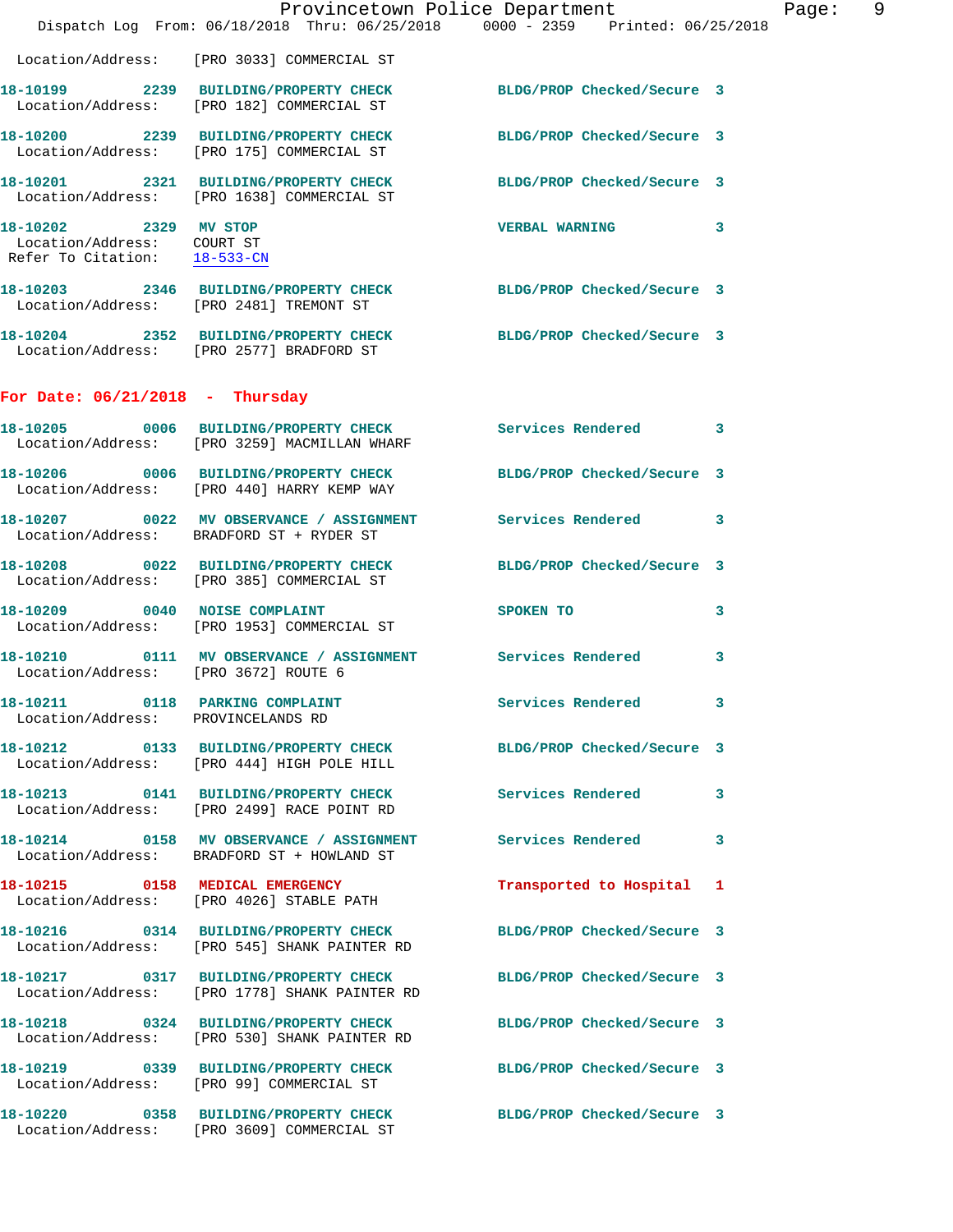|                                                                                                 | 18-10221 0453 MV OBSERVANCE / ASSIGNMENT Services Rendered<br>Location/Address: [PRO 2494] BRADFORD ST             |                            | 3              |
|-------------------------------------------------------------------------------------------------|--------------------------------------------------------------------------------------------------------------------|----------------------------|----------------|
| Location/Address: ROUTE 6                                                                       | 18-10222 0511 MV OBSERVANCE / ASSIGNMENT Services Rendered                                                         |                            | 3              |
|                                                                                                 | 18-10223 0539 PARK, WALK & TALK<br>Location/Address: [PRO 2222] COMMERCIAL ST                                      | SPOKEN TO                  | $\overline{a}$ |
| Location/Address: RYDER ST                                                                      | 18-10224 0611 PARK, WALK & TALK                                                                                    | Services Rendered          | $\mathbf{2}$   |
|                                                                                                 | 18-10226 0755 MV OBSERVANCE / ASSIGNMENT Services Rendered<br>Location/Address: STANDISH ST + BRADFORD ST          |                            | 3              |
|                                                                                                 | 18-10228 0844 BUILDING/PROPERTY CHECK<br>Location/Address: [PRO 2540] RACE POINT RD                                | <b>Services Rendered</b>   | 3              |
| 18-10230 0902 MV COMPLAINT                                                                      | Location/Address: [PRO 208] COMMERCIAL ST                                                                          | <b>GONE ON ARRIVAL</b>     | $\mathbf{2}$   |
|                                                                                                 | 18-10232 0918 MV HIT & RUN<br>Location/Address: [PRO 2728] COMMERCIAL ST                                           | Services Rendered          | $\mathbf{2}$   |
|                                                                                                 | 18-10234 0942 PARK, WALK & TALK<br>Location/Address: [PRO 3259] MACMILLAN WHARF                                    | Services Rendered          | $\mathbf{2}$   |
|                                                                                                 | 18-10235     0945 ASSIST DEPARTMENT / MUTUAL AID    Services Rendered<br>Location/Address:   [PRO 1437] TREMONT ST |                            | 3              |
|                                                                                                 | 18-10236 1049 SERVE PROTECTION ORDER<br>Location/Address: [PRO 542] SHANK PAINTER RD                               | No Action Required         | 2              |
|                                                                                                 | 18-10237 1054 PARKING COMPLAINT<br>Location/Address: [PRO 4081] COURT ST                                           | SPOKEN TO                  | 3              |
|                                                                                                 | 18-10238 1057 COMPLAINT - GENERAL<br>Location/Address: [PRO 457] MACMILLAN WHARF                                   | SPOKEN TO                  | 3              |
|                                                                                                 | 18-10239 1110 PARKING COMPLAINT<br>Location/Address: [PRO 2577] BRADFORD ST                                        | SPOKEN TO                  | 3              |
| 18-10240 1113 ASSIST CITIZEN                                                                    | Location/Address: [PRO 1581] MECHANIC ST                                                                           | <b>Services Rendered</b>   | 3              |
| 18-10241 1127 MV STOP<br>Location/Address: [PRO 94] BRADFORD ST<br>Refer To Citation: 18-534-CN |                                                                                                                    | <b>VERBAL WARNING</b>      | 3              |
| 18-10242 1128 PARKING COMPLAINT<br>Location/Address: RYDER ST                                   |                                                                                                                    | No Action Required         | 3              |
| 18-10243 1134 MV STOP<br>Location/Address: ROUTE 6<br>Refer To Citation: 18-535-CN              |                                                                                                                    | <b>VERBAL WARNING</b>      | 3              |
|                                                                                                 | 18-10244 1139 PARKING COMPLAINT<br>Location/Address: [PRO 1361] COMMERCIAL ST                                      | SPOKEN TO                  | 3              |
|                                                                                                 | 18-10246 1145 BUILDING/PROPERTY CHECK<br>Location/Address: [PRO 2500] COMMERCIAL ST                                | BLDG/PROP Checked/Secure 3 |                |
|                                                                                                 | 18-10247 1146 MEDICAL EMERGENCY<br>Location/Address: [PRO 442] HARRY KEMP WAY                                      | <b>PATIENT REFUSAL</b>     | 1              |
| 18-10248 1151 PARKING COMPLAINT<br>Location/Address: COMMERCIAL ST                              |                                                                                                                    | No Action Required         | 3              |
| Location/Address: ROUTE 6 + SNAIL RD                                                            | 18-10245 1153 MV OBSERVANCE / ASSIGNMENT                                                                           | No Action Required         | 3              |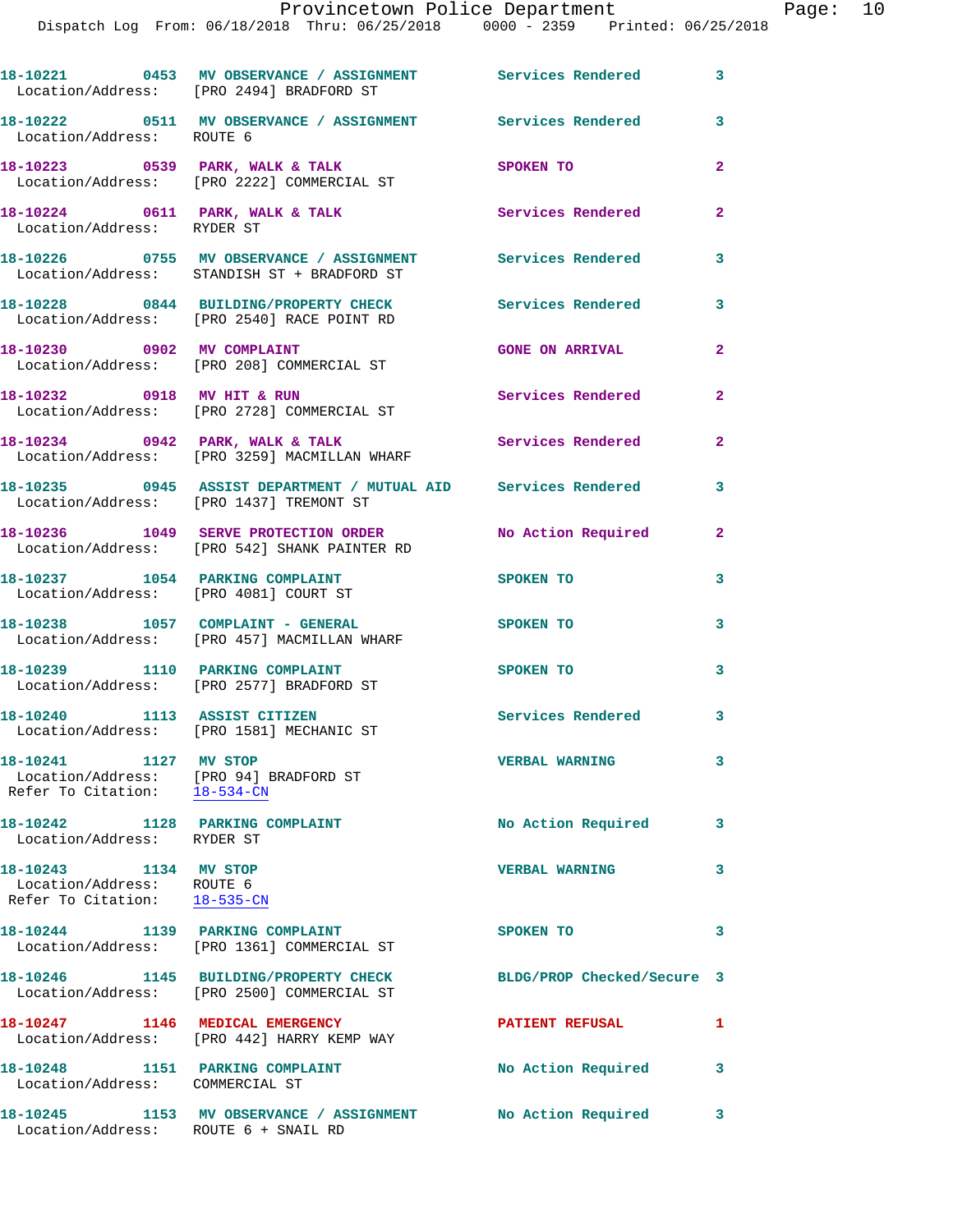|                                                           | Provincetown Police Department<br>Dispatch Log From: 06/18/2018 Thru: 06/25/2018 0000 - 2359 Printed: 06/25/2018 |                            |                |
|-----------------------------------------------------------|------------------------------------------------------------------------------------------------------------------|----------------------------|----------------|
|                                                           |                                                                                                                  |                            |                |
|                                                           | 18-10249 1214 SERVE WARRANT<br>Location/Address: [PRO 183] COMMERCIAL ST<br>Refer To Arrest: 18-84-AR            | Arrest(s) Made             | 3              |
|                                                           | 18-10250 1221 COMPLAINT - GENERAL<br>Location/Address: [PRO 1953] COMMERCIAL ST                                  | <b>SPOKEN TO</b>           | 3              |
|                                                           | 18-10251 1236 HARASSMENT / THREATS<br>Location/Address: [PRO 1290] BRADFORD ST                                   | SPOKEN TO                  | $\overline{a}$ |
|                                                           | 18-10252 1310 ESCORT / TRANSPORT<br>Location/Address: [ORL 1] ROCK HARBOR RD<br>Refer To Arrest: 18-84-AR        | Transferred Custody        | 3              |
| Location/Address: STANDISH ST                             | 18-10254 1317 PARKING COMPLAINT Contract Citation / Warning Issue 3                                              |                            |                |
|                                                           | 18-10255 1324 TRAFFIC CONTROL<br>Location/Address: RYDER ST + BRADFORD ST                                        | Referred to Other Agency 3 |                |
|                                                           | 18-10256 1343 PARKING COMPLAINT<br>Location/Address: [PRO 2500] COMMERCIAL ST                                    | <b>Services Rendered</b>   | 3              |
|                                                           | 18-10257 1404 MV COLLISION<br>Location: [PRO 3431] LOPES SQUARE                                                  | Could Not Locate           | 1              |
|                                                           | 18-10259 1441 ANIMAL CALL<br>Location/Address: [PRO 3430] COMMERCIAL ST                                          | <b>SPOKEN TO</b>           | 2              |
| 18-10260 1523 MV COLLISION<br>Refer To Accident: 18-50-AC | Location/Address: [PRO 2539] RYDER ST EXT                                                                        | <b>Services Rendered</b>   | 1              |
|                                                           | 18-10261 1526 AIRCRAFT EMERGENCY<br>Location/Address: [PRO 516] RACE POINT RD                                    | Services Rendered          | $\mathbf{2}$   |
|                                                           | 18-10262 1559 COMPLAINT - GENERAL<br>Location/Address: [PRO 1735] FISHBURN CT                                    | SPOKEN TO                  | 3              |
| Location/Address: COMMERCIAL ST                           | 18-10263 1606 GENERAL INFO/PARKING                                                                               | Services Rendered          | 3              |
|                                                           | 18-10264 1623 SERVICE CALL - POLICE<br>Location/Address: [PRO 3258] BRADFORD ST                                  | Could Not Locate           | 3              |
|                                                           | 18-10265 1634 PARK, WALK & TALK<br>Location/Address: [PRO 105] COMMERCIAL ST                                     | Services Rendered          | 2              |
|                                                           | 18-10266 1700 PARKING COMPLAINT<br>Location: [PRO 3431] LOPES SQUARE                                             | Citation / Warning Issue 3 |                |
|                                                           | 18-10267 1745 MEDICAL EMERGENCY<br>Location/Address: [PRO 440] HARRY KEMP WAY                                    | Transported to Hospital    | 1              |
| 18-10268 1752 ANIMAL CALL                                 | Location/Address: RYDER ST + COMMERCIAL ST                                                                       | SPOKEN TO                  | $\overline{a}$ |
| 18-10269 1835 MV STOP<br>Refer To Citation:               | Location/Address: [PRO 3296] SHANK PAINTER RD<br>$18 - 536 - CN$                                                 | <b>VERBAL WARNING</b>      | 3              |

**18-10270 1949 DISTURBANCE - FIGHT / ARGUMENT SPOKEN TO 1**  Location/Address: [PRO 3379] MACMILLAN WHARF ST

Location/Address: [PRO 519] RACE POINT RD

 Location/Address: [PRO 37] BRADFORD ST Refer To Citation: 18-537-CN

**18-10273 2049 BUILDING/PROPERTY CHECK BLDG/PROP Checked/Secure 3** 

**18-10274 2112 MV STOP VERBAL WARNING 3** 

Page: 11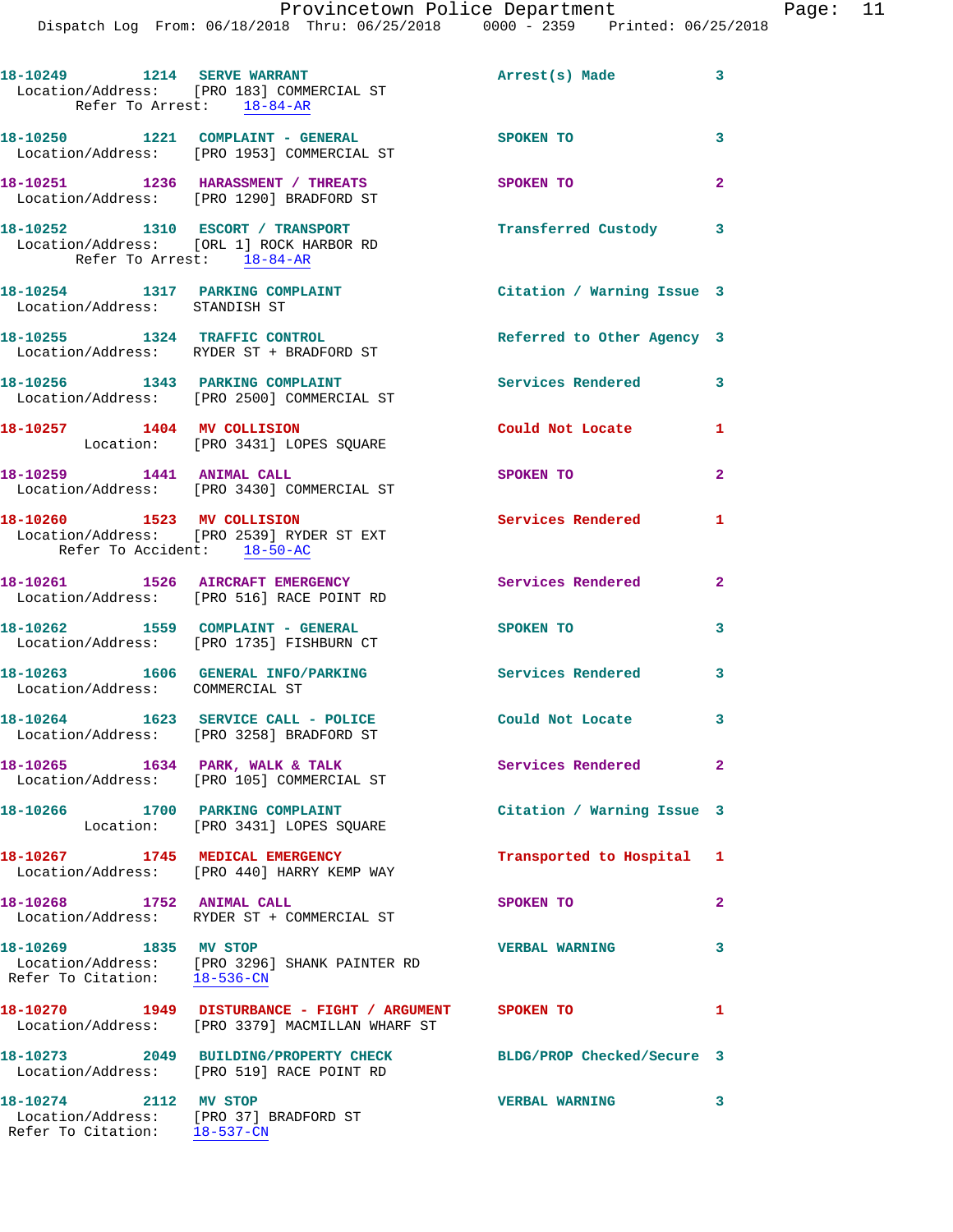| 1 |
|---|
|   |
|   |
|   |
|   |
|   |
|   |
|   |
|   |
|   |
|   |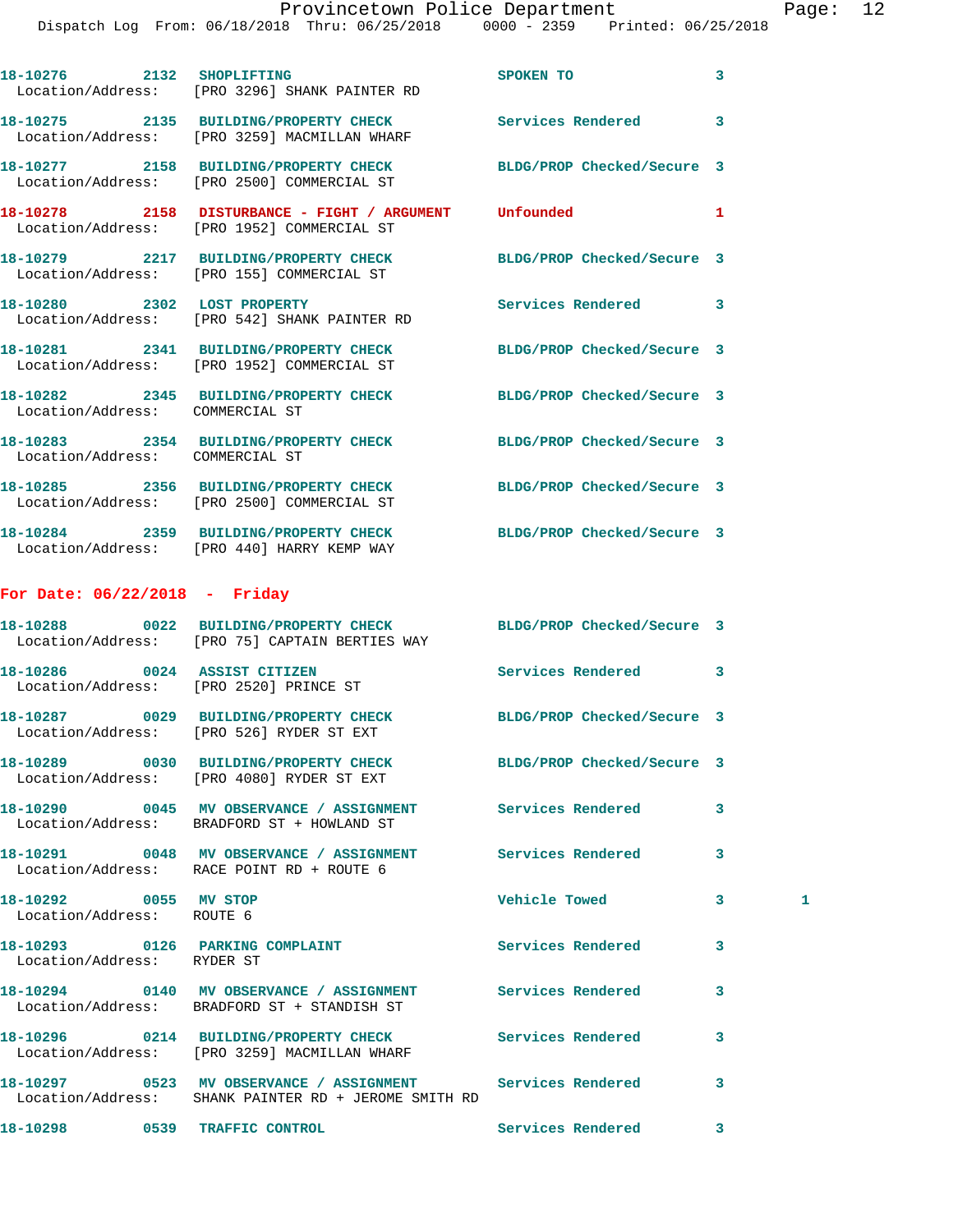|                                      | Provincetown Police Department<br>Dispatch Log From: 06/18/2018 Thru: 06/25/2018 0000 - 2359 Printed: 06/25/2018 |                            |              | Page: 13     |  |
|--------------------------------------|------------------------------------------------------------------------------------------------------------------|----------------------------|--------------|--------------|--|
| Location/Address: RYDER ST           |                                                                                                                  |                            |              |              |  |
|                                      | 18-10299 0545 PARK, WALK & TALK 1988 Services Rendered 2<br>Location: [PRO 3431] LOPES SQUARE                    |                            |              |              |  |
|                                      | 18-10301 0737 BUILDING/PROPERTY CHECK BLDG/PROP Checked/Secure 3<br>Location/Address: [PRO 2499] RACE POINT RD   |                            |              |              |  |
|                                      | 18-10300 0742 BUILDING/PROPERTY CHECK Services Rendered 3<br>Location/Address: [PRO 3430] COMMERCIAL ST          |                            |              |              |  |
| Location/Address: [PRO 2521] ROUTE 6 | 18-10302 0746 MV OBSERVANCE / ASSIGNMENT Services Rendered 3                                                     |                            |              |              |  |
|                                      | 18-10303 0747 SERVICE CALL - POLICE Number of Services Rendered 3<br>Location/Address: [PRO 2251] COMMERCIAL ST  |                            |              |              |  |
| Refer To Citation: 18-538-CN         | 18-10304 0804 MV STOP<br>Location/Address: [PRO 2479] ROUTE 6                                                    | <b>VERBAL WARNING</b>      | 3            |              |  |
|                                      | 18-10305 0816 ANIMAL CALL<br>Location/Address: PLEASANT ST + BROWNE ST                                           | Services Rendered 2        |              |              |  |
|                                      | 18-10306 0855 PARK, WALK & TALK<br>Location/Address: [PRO 105] COMMERCIAL ST                                     | Services Rendered          | $\mathbf{2}$ |              |  |
| Location/Address: COMMERCIAL ST      | 18-10307 0900 TRAFFIC CONTROL CONTROL Services Rendered 3                                                        |                            |              |              |  |
|                                      | 18-10308 0930 TRAFFIC CONCERN<br>Location/Address: [PRO 2519] ROUTE 6                                            | Services Rendered          | $\mathbf{3}$ |              |  |
| 18-10309 0948 MV STOP                | Location/Address: [PRO 542] SHANK PAINTER RD<br>Refer To Citation: 18-539-CN                                     | <b>VERBAL WARNING</b>      | 3            |              |  |
|                                      | 18-10310 0950 MEDICAL EMERGENCY<br>Location/Address: [PRO 440] HARRY KEMP WAY                                    | Transported to Hospital 1  |              |              |  |
| 18-10311 1008 MEDICAL EMERGENCY      | Location/Address: [PRO 506] PEARL ST                                                                             | Transported to Hospital 1  |              |              |  |
| Refer To Citation: 18-540-CN         | 18-10312 1036 MV COMPLAINT<br>Location/Address: PLEASANT ST + BRADFORD ST                                        | <b>VERBAL WARNING</b>      | $\mathbf{2}$ |              |  |
| 18-10313 1121 BIKE - ACCIDENT        | Location/Address: ALLERTON ST + COMMERCIAL ST                                                                    | <b>PATIENT REFUSAL</b>     | $\mathbf{1}$ |              |  |
| 18-10314 1203 LOST WALLET            | Location/Address: [PRO 542] SHANK PAINTER RD                                                                     | Services Rendered          | 3            |              |  |
| 18-10315 1232 LOST PROPERTY          | Location/Address: [PRO 2543] MACMILLAN WHARF                                                                     | Services Rendered 3        |              | 1            |  |
|                                      | 18-10316 1301 LARCENY / FORGERY / FRAUD Services Rendered 2<br>Location/Address: [PRO 2199] BAYBERRY AVE         |                            |              | $\mathbf{2}$ |  |
| 18-10317 1344 911 - GENERAL          | Location/Address: [PRO 3296] SHANK PAINTER RD                                                                    | Services Rendered          | $\mathbf{1}$ |              |  |
|                                      | 18-10318 1408 MV COMPLAINT<br>Location/Address: [PRO 447] JEROME SMITH RD                                        | Services Rendered          | $\mathbf{2}$ |              |  |
|                                      | 18-10319  1413 BUILDING/PROPERTY CHECK                                                                           | BLDG/PROP Checked/Secure 3 |              |              |  |

**18-10320 1448 911 - GENERAL Services Rendered 1**  Location/Address: SNAIL RD

Location/Address: [PRO 3259] MACMILLAN WHARF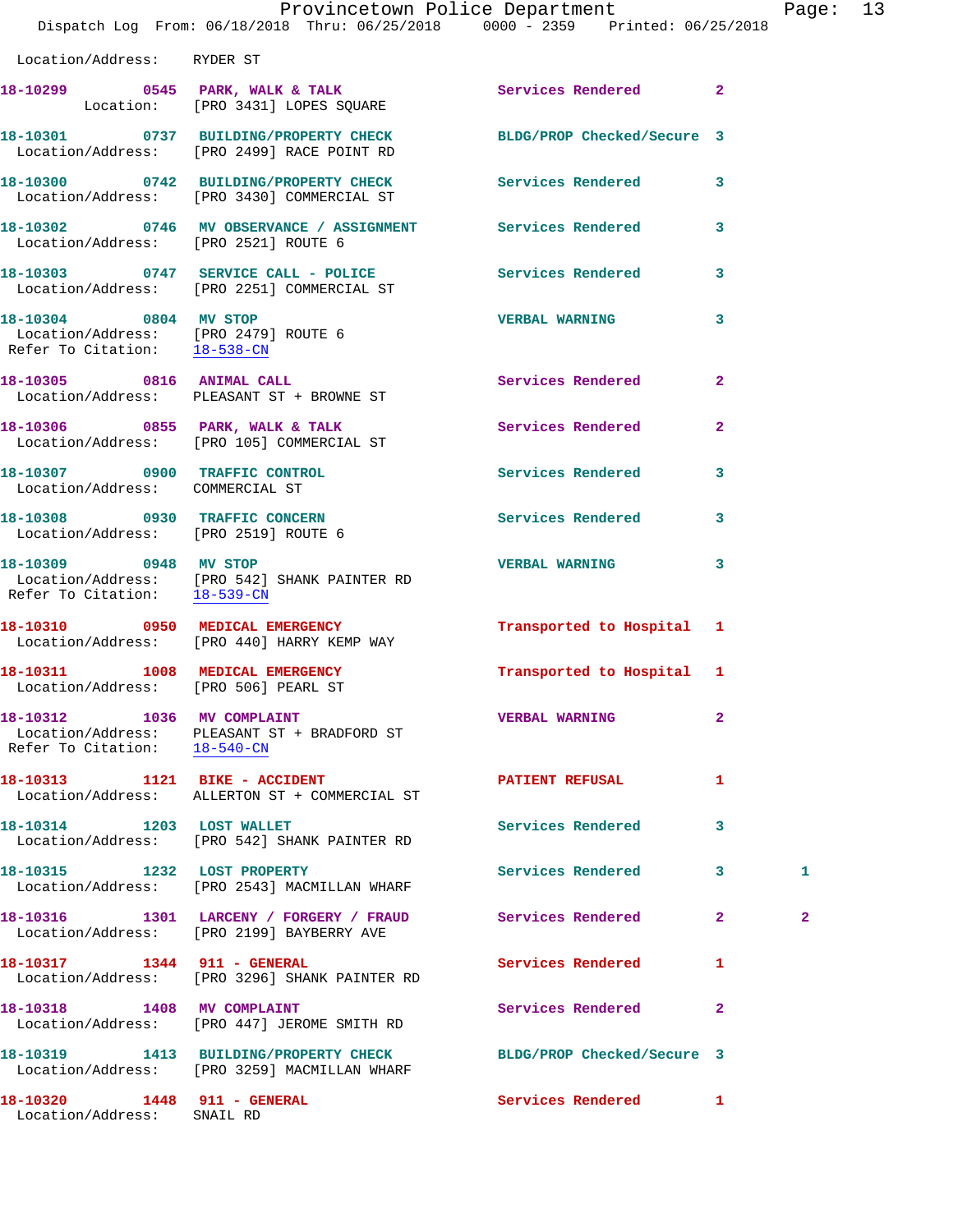|                                                                                                 | Provincetown Police Department<br>Dispatch Log From: 06/18/2018 Thru: 06/25/2018 0000 - 2359 Printed: 06/25/2018 |                            |                |
|-------------------------------------------------------------------------------------------------|------------------------------------------------------------------------------------------------------------------|----------------------------|----------------|
|                                                                                                 | 18-10321 1509 MV HIT & RUN 100 Investigated<br>Location/Address: [PRO 1507] BRADFORD ST                          |                            | 2              |
|                                                                                                 | 18-10322 1553 PARK, WALK & TALK<br>Location/Address: [PRO 105] COMMERCIAL ST                                     | Services Rendered          | $\overline{a}$ |
|                                                                                                 | 18-10324 1623 MV OBSERVANCE / ASSIGNMENT Services Rendered<br>Location/Address: COMMERCIAL ST + SNAIL RD         |                            | 3              |
| 18-10326 1746 MV STOP                                                                           | Location/Address: [PRO 2474] BRADFORD ST<br>Refer To Citation: $\frac{18-541-CN}{28}$                            | <b>VERBAL WARNING</b>      | 3              |
|                                                                                                 | 18-10327 1749 MEDICAL EMERGENCY<br>Location/Address: [PRO 1466] COMMERCIAL ST                                    | <b>PATIENT REFUSAL</b>     | 1              |
|                                                                                                 | 18-10328 1751 PARKING COMPLAINT<br>Location/Address: [PRO 2494] BRADFORD ST                                      | <b>Services Rendered</b>   | 3              |
|                                                                                                 | 18-10330 1804 GENERAL INFO<br>Location/Address: [PRO 444] HIGH POLE HILL                                         | <b>Services Rendered</b>   | 3              |
|                                                                                                 | 18-10329 1809 MV OBSERVANCE / ASSIGNMENT Services Rendered<br>Location/Address: COMMERCIAL ST + MAYFLOWER AVE    |                            | 3              |
|                                                                                                 | 18-10332 1820 MEDICAL EMERGENCY<br>Location/Address: [PRO 2577] BRADFORD ST                                      | <b>Services Rendered</b>   | 1              |
|                                                                                                 | 18-10333 1848 MEDICAL EMERGENCY<br>Location/Address: [PRO 1449] ATKINS MAYO RD                                   | <b>PATIENT REFUSAL</b>     | 1              |
| 18-10334 1853 FOLLOW UP                                                                         | Location/Address: [PRO 2543] MACMILLAN WHARF                                                                     | No Action Required         | $\overline{2}$ |
|                                                                                                 | 18-10339    1936    GENERAL INFO<br>Location/Address: [PRO 542] SHANK PAINTER RD                                 | No Action Required         | 3              |
| 18-10336   1949   ALARM - FIRE                                                                  | Location/Address: [PRO 2227] BRADFORD ST                                                                         | False Alarm                | 1              |
| Location/Address: [PRO 1269] ALDEN ST                                                           | 18-10337 1955 MV OBSERVANCE / ASSIGNMENT No Action Required                                                      |                            | 3              |
| 18-10338 2000 MV STOP<br>Location/Address: [PRO 671] ALDEN ST                                   |                                                                                                                  | <b>VERBAL WARNING</b>      | 3              |
|                                                                                                 | 18-10340 2043 BUILDING/PROPERTY CHECK BLDG/PROP Checked/Secure 3<br>Location/Address: [PRO 526] RYDER ST EXT     |                            |                |
| 18-10342 2103 ANIMAL CALL<br>Location/Address: ATLANTIC AVE                                     |                                                                                                                  | Services Rendered          | $\mathbf{2}$   |
| Location/Address: [TRU] ROUTE 6                                                                 | 18-10341 2109 ASSIST DEPARTMENT / MUTUAL AID No Action Required                                                  |                            | 3              |
| 18-10343 2113 MV STOP<br>Location/Address: ROUTE 6 + CONWELL ST<br>Refer To Citation: 18-542-CN |                                                                                                                  | <b>VERBAL WARNING</b>      | 3              |
|                                                                                                 | 18-10344 2124 MISSING PERSON<br>Location/Address: [PRO 269] COMMERCIAL ST                                        | Services Rendered          | 1              |
| 18-10345 2131 ASSIST CITIZEN                                                                    | Location/Address: [PRO 526] RYDER ST EXT                                                                         | Services Rendered          | 3              |
| 18-10346 2225 NOISE COMPLAINT<br>Location/Address: COMMERCIAL ST                                |                                                                                                                  | SPOKEN TO                  | 3              |
|                                                                                                 | 18-10347 2331 BUILDING/PROPERTY CHECK                                                                            | BLDG/PROP Checked/Secure 3 |                |

Location/Address: [PRO 3033] COMMERCIAL ST

Page: 14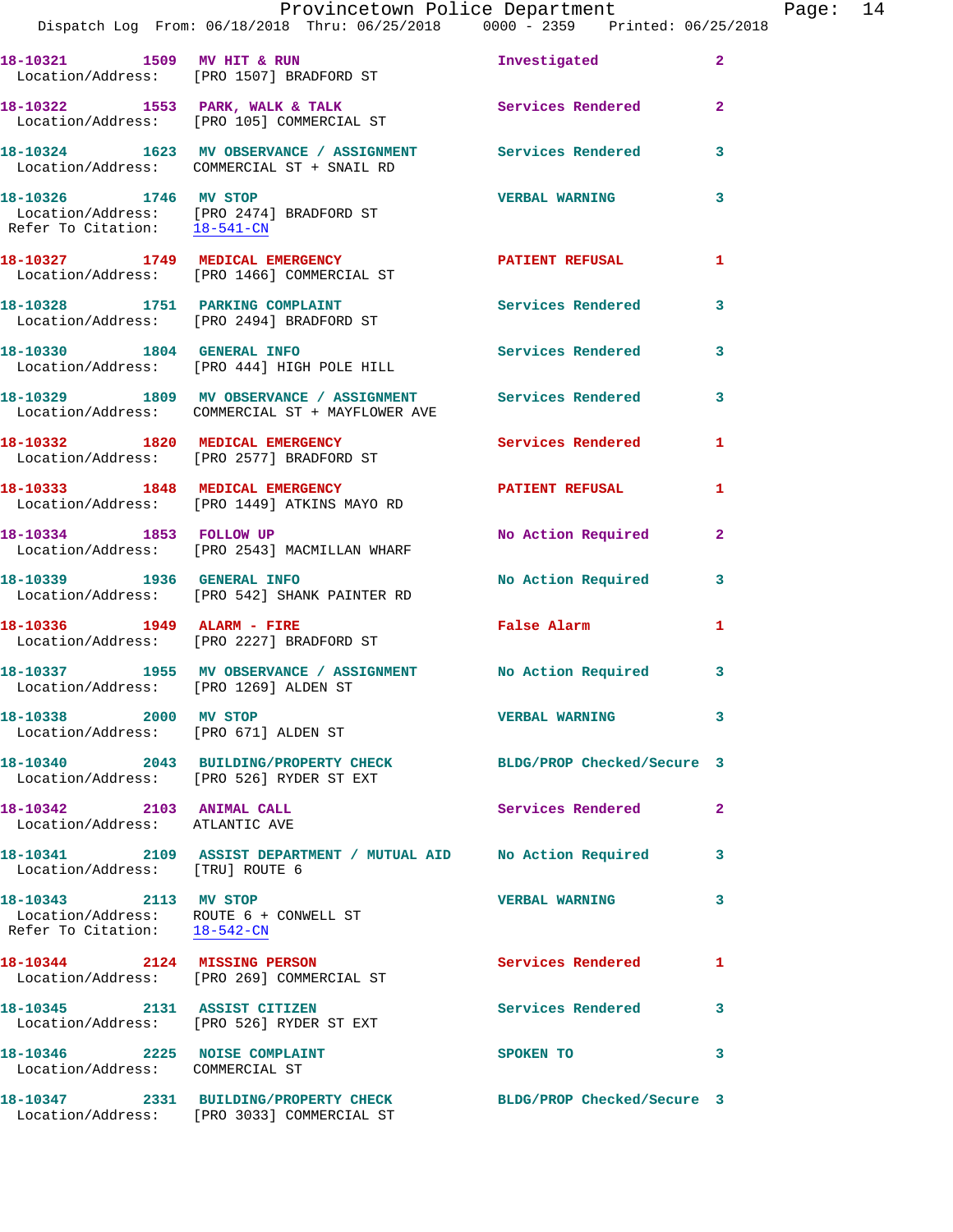|                                                                                                                                     | Dispatch Log From: 06/18/2018 Thru: 06/25/2018 0000 - 2359 Printed: 06/25/2018                                                 | Provincetown Police Department        |              | Page: 15 |  |
|-------------------------------------------------------------------------------------------------------------------------------------|--------------------------------------------------------------------------------------------------------------------------------|---------------------------------------|--------------|----------|--|
|                                                                                                                                     | 18-10348 2334 BUILDING/PROPERTY CHECK BLDG/PROP Checked/Secure 3<br>Location/Address: [PRO 3259] MACMILLAN WHARF               |                                       |              |          |  |
|                                                                                                                                     | 18-10364 2334 PARK, WALK & TALK Services Rendered 3<br>Location/Address: [PRO 3870] COMMERCIAL ST                              |                                       |              |          |  |
|                                                                                                                                     | 18-10349 2353 MEDICAL EMERGENCY<br>Location/Address: [PRO 4106] COMMERCIAL ST                                                  | Services Rendered 1                   |              |          |  |
| Location/Address: COMMERCIAL ST                                                                                                     | 18-10350 2359 NOISE COMPLAINT                                                                                                  | SPOKEN TO THE SPOKEN OF THE SPOKEN TO | 3            |          |  |
| For Date: $06/23/2018$ - Saturday                                                                                                   |                                                                                                                                |                                       |              |          |  |
|                                                                                                                                     | 18-10351 0018 BUILDING/PROPERTY CHECK BLDG/PROP Checked/Secure 3<br>Location/Address: [PRO 2577] BRADFORD ST                   |                                       |              |          |  |
|                                                                                                                                     | 18-10352 0019 BUILDING/PROPERTY CHECK BLDG/PROP Checked/Secure 3<br>Location/Address: [PRO 2500] COMMERCIAL ST                 |                                       |              |          |  |
| 18-10353 0020 MV STOP<br>Refer To Citation: 18-543-CN                                                                               | Location/Address: [PRO 1886] BRADFORD ST                                                                                       | <b>VERBAL WARNING</b>                 | $\mathbf{3}$ |          |  |
| 18-10354 0028 MV STOP                                                                                                               | $\begin{tabular}{ll} Location/Address: & HOWLAND ST + BRADFORD ST \\ Refer To Citation: & \underline{18-544-CN} \end{tabular}$ | <b>VERBAL WARNING</b>                 | 3            |          |  |
|                                                                                                                                     | 18-10355 0038 MV OBSERVANCE / ASSIGNMENT Services Rendered 3<br>Location/Address: BRADFORD ST + STANDISH ST                    |                                       |              |          |  |
| 18-10357 0058 MV STOP<br>Refer To Citation: R8381528<br>Refer To Citation: R8381529<br>Refer To Arrest: $\frac{18-87-AR}{18-88-AR}$ | Location/Address: [PRO VNEW] HOWLAND ST                                                                                        | Arrest(s) Made                        | 3            |          |  |
| 18-10358 0113 DISORDERLY                                                                                                            | Location/Address: [PRO 105] COMMERCIAL ST<br>Refer To Arrest: 18-86-AR                                                         | Arrest(s) Made                        | 1            |          |  |
| Refer To Field Int: 18-12-FI                                                                                                        | 18-10359 0306 ASSIST CITIZEN<br>Location/Address: [PRO 542] SHANK PAINTER RD                                                   | SPOKEN TO                             | 3            |          |  |
|                                                                                                                                     | 18-10360 0524 BUILDING/PROPERTY CHECK BLDG/PROP Checked/Secure 3<br>Location/Address: [PRO 530] SHANK PAINTER RD               |                                       |              |          |  |
|                                                                                                                                     | 18-10361 0524 MV OBSERVANCE / ASSIGNMENT Services Rendered<br>Location/Address: JEROME SMITH RD + SHANK PAINTER RD             |                                       | 3            |          |  |
| 18-10362 0543 MV STOP<br>Refer To Citation: 18-545-CN                                                                               | Location/Address: [PRO 447] JEROME SMITH RD                                                                                    | <b>VERBAL WARNING</b>                 | 3            |          |  |
|                                                                                                                                     | 18-10363 0554 BUILDING/PROPERTY CHECK<br>Location/Address: [PRO 2490] PROVINCELANDS RD                                         | BLDG/PROP Checked/Secure 3            |              |          |  |
| Location/Address: [PRO 3287] ROUTE 6                                                                                                | 18-10366 0735 BUILDING/PROPERTY CHECK BLDG/PROP Checked/Secure 3                                                               |                                       |              |          |  |
|                                                                                                                                     | 18-10367 0755 BUILDING/PROPERTY CHECK<br>Location/Address: [PRO 2499] RACE POINT RD                                            | BLDG/PROP Checked/Secure 3            |              |          |  |
|                                                                                                                                     | 18-10368 0822 BUILDING/PROPERTY CHECK<br>Location/Address: [PRO 1778] SHANK PAINTER RD                                         | BLDG/PROP Checked/Secure 3            |              |          |  |
| 18-10369 0832 PARK, WALK & TALK                                                                                                     |                                                                                                                                | <b>Services Rendered 22</b>           |              | 1.       |  |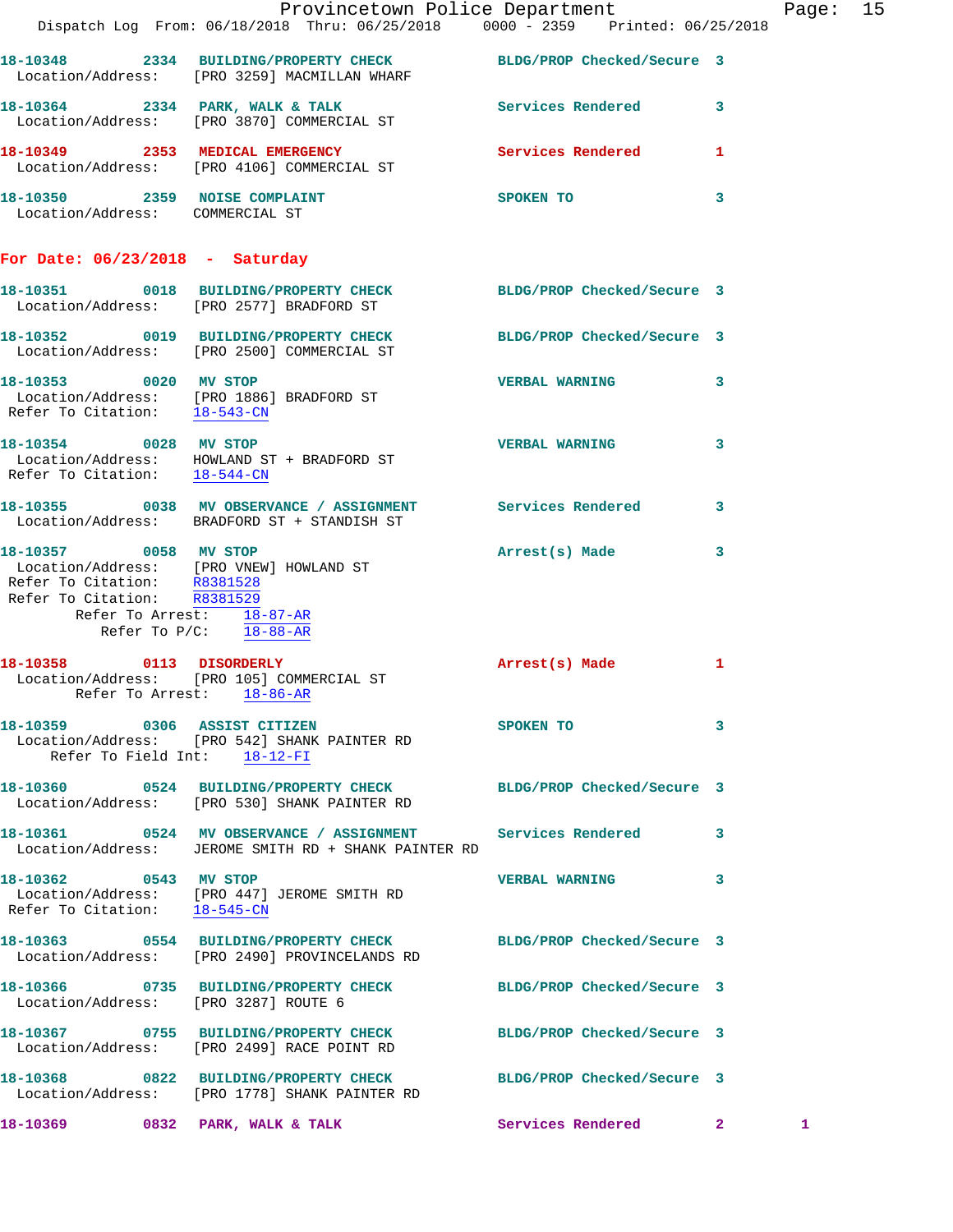|                                      | Dispatch Log From: 06/18/2018 Thru: 06/25/2018 0000 - 2359 Printed: 06/25/2018                           | Provincetown Police Department |              | Page: | 16 |
|--------------------------------------|----------------------------------------------------------------------------------------------------------|--------------------------------|--------------|-------|----|
|                                      | Location/Address: [PRO 3259] MACMILLAN WHARF                                                             |                                |              |       |    |
|                                      | 18-10370 0904 PARK, WALK & TALK<br>Location/Address: [PRO 2500] COMMERCIAL ST                            | Services Rendered              | $\mathbf{2}$ |       |    |
|                                      | 18-10371 0907 BUILDING/PROPERTY CHECK Services Rendered<br>Location/Address: [PRO 2977] COMMERCIAL ST    |                                | 3            |       |    |
|                                      | 18-10372 0940 FLIGHT COVERAGE<br>Location/Address: [PRO 516] RACE POINT RD                               | Services Rendered              | $\mathbf{2}$ |       |    |
|                                      | 18-10373 0955 MEDICAL EMERGENCY<br>Location/Address: [PRO 1622] BRADFORD ACRES RD                        | Transported to Hospital 1      |              |       |    |
|                                      | 18-10374 1019 PARK, WALK & TALK 1997 Services Rendered 2<br>Location/Address: [PRO 537] SHANK PAINTER RD |                                |              |       |    |
| Location/Address: BANGS ST           | 18-10375 1048 STREET SIGN DAMAGED                                                                        | Referred to Other Agency 3     |              |       |    |
|                                      | 18-10376 1058 LOST WALLET<br>Location/Address: [PRO 542] SHANK PAINTER RD                                | Services Rendered 3            |              |       |    |
| Location/Address: [PRO 3440] ROUTE 6 | 18-10377 1116 MV OBSERVANCE / ASSIGNMENT Services Rendered                                               |                                | 3            |       |    |
| 18-10378 1117 PET PANTRY             | Location/Address: [PRO 3296] SHANK PAINTER RD                                                            | Services Rendered              | 3            |       |    |
|                                      | 18-10379 1134 LOST PROPERTY<br>Location/Address: [PRO 3430] COMMERCIAL ST                                | Services Rendered              | $\mathbf{3}$ |       |    |
|                                      | 18-10380 1218 SERVICE DOG COMPLAINT<br>Location/Address: [PRO 2404] COMMERCIAL ST                        | Services Rendered              | $\mathbf{2}$ |       |    |
|                                      | 18-10381 1225 ANIMAL CALL<br>Location/Address: [PRO 3554] ATLANTIC AVE                                   | Services Rendered              | $\mathbf{2}$ |       |    |
|                                      | 18-10382 1245 MV COMPLAINT<br>Location/Address: COMMERCIAL ST + BRADFORD ST                              | <b>Vehicle Towed State</b>     | $\mathbf{2}$ | 8     |    |
|                                      | 18-10383 1246 PARK, WALK & TALK 1997 Services Rendered 2<br>Location/Address: [PRO 641] COMMERCIAL ST    |                                |              |       |    |
| 18-10384 1318 ANIMAL CALL            | Location/Address: [PRO 2521] ROUTE 6                                                                     | <b>VERBAL WARNING</b>          | $\mathbf{2}$ |       |    |
|                                      | 18-10385 1320 HARASSMENT / THREATS Services Rendered<br>Location/Address: [PRO 1929] COMMERCIAL ST       |                                | $\mathbf{2}$ |       |    |
|                                      | 18-10386 1351 ANIMAL CALL<br>Location/Address: [PRO 37] BRADFORD ST                                      | Could Not Locate 2             |              |       |    |
|                                      | 18-10387 1408 DRONE FLIGHT<br>Location/Address: [PRO 3430] COMMERCIAL ST                                 | Services Rendered              | 2            |       |    |
| 18-10389 1440 MV COMPLAINT           | Location/Address: [PRO 4003] COMMERCIAL ST                                                               | <b>Vehicle Towed</b>           | $\mathbf{2}$ |       |    |
|                                      | 18-10390 1455 BY-LAW VIOLATION<br>Location/Address: [PRO 105] COMMERCIAL ST                              | <b>GONE ON ARRIVAL</b>         | $\mathbf{2}$ |       |    |
| 18-10395   1605   ANIMAL CALL        | Location/Address: [PRO 1106] BAYBERRY AVE                                                                | Services Rendered              | $\mathbf{2}$ |       |    |
|                                      | 18-10399 1705 ALARM - GENERAL<br>Location/Address: [PRO 1952] COMMERCIAL ST                              | False Alarm                    | 1            |       |    |
| 18-10400 1724 MV HIT & RUN           | Location/Address: [PRO 444] HIGH POLE HILL                                                               | Investigated                   | -2           |       |    |

Refer To Accident: 18-51-AC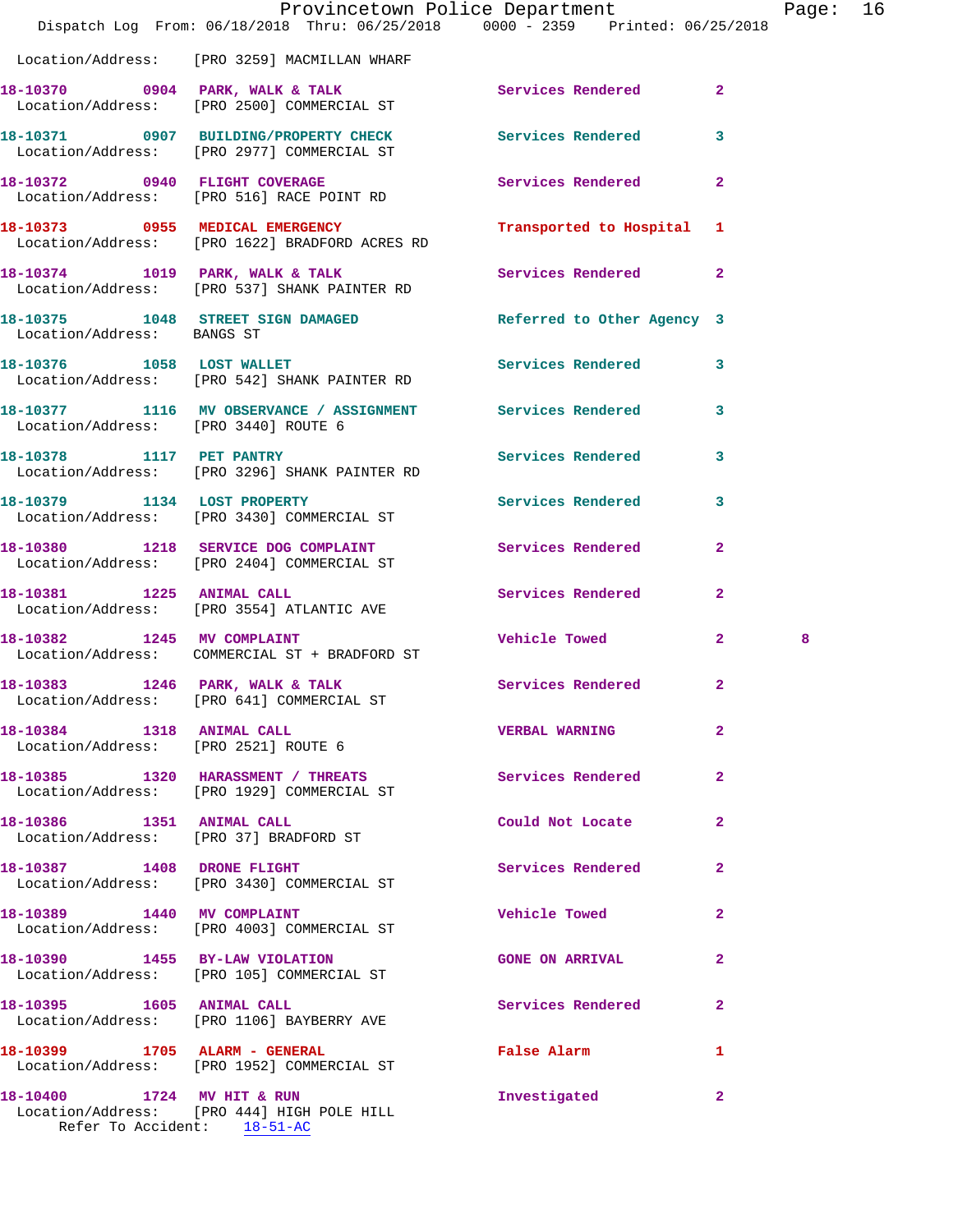| aae |  |
|-----|--|
|-----|--|

|                                                                  | 18-10403 1730 MEDICAL EMERGENCY PATIENT REFUSAL<br>Location/Address: [PRO 1892] SHANK PAINTER RD                 |                            | 1                   |  |
|------------------------------------------------------------------|------------------------------------------------------------------------------------------------------------------|----------------------------|---------------------|--|
|                                                                  | 18-10405 1754 SUSPICIOUS ACTIVITY<br>Location/Address: [PRO 146] COMMERCIAL ST                                   | <b>GONE ON ARRIVAL</b>     | $\mathbf{2}$        |  |
|                                                                  | 18-10406 1827 DISTURBANCE - FIGHT / ARGUMENT Peace Restored<br>Location/Address: [PRO 414] CONWELL ST            |                            | 1                   |  |
|                                                                  | 18-10407 1851 STREET PERFORMER COMPLAINT WERBAL WARNING<br>Location/Address: [PRO 175] COMMERCIAL ST             |                            | 3                   |  |
|                                                                  | 18-10408 1854 MEDICAL EMERGENCY<br>Location/Address: [PRO 74] BRADFORD ST EXT                                    | <b>PATIENT REFUSAL</b>     | 1                   |  |
|                                                                  | 18-10409 1854 MV COMPLAINT<br>Location/Address: [PRO 2977] COMMERCIAL ST                                         | <b>Services Rendered</b>   | $\overline{2}$      |  |
| 18-10410    1917 MV STOP                                         | Location/Address: BRADFORD ST + SHANK PAINTER RD<br>Refer To Citation: $\frac{18-546-CN}{18-546-CN}$             | <b>VERBAL WARNING</b>      | 3                   |  |
| 18-10411 1937 ASSAULT<br>Refer To Field Int: 18-12-FI            | Location/Address: [PRO 3444] COMMERCIAL ST                                                                       | Referred to Other Agency 1 |                     |  |
|                                                                  | 18-10412 2003 PARK, WALK & TALK<br>Location/Address: [PRO 105] COMMERCIAL ST                                     | No Action Required         | $\mathbf{2}$        |  |
|                                                                  | 18-10413 2008 ASSIST CITIZEN<br>Location/Address: [PRO 542] SHANK PAINTER RD                                     | Services Rendered          | 3                   |  |
|                                                                  | 18-10415 2033 BUILDING/PROPERTY CHECK BLDG/PROP Checked/Secure 3<br>Location/Address: [PRO 3259] MACMILLAN WHARF |                            |                     |  |
|                                                                  | 18-10417 2210 GENERAL INFO<br>Location/Address: [PRO 2543] MACMILLAN WHARF                                       | <b>Services Rendered</b>   | 3                   |  |
| 18-10418 2232 ANIMAL CALL<br>Location/Address: BRADFORD ST       |                                                                                                                  | Could Not Locate           | $\overline{a}$      |  |
|                                                                  | 18-10421 2233 911 - GENERAL<br>Location/Address: [PRO 2543] MACMILLAN WHARF                                      | Services Rendered          | $\mathbf{1}$<br>- 8 |  |
|                                                                  | 18-10419 2235 BUILDING/PROPERTY CHECK<br>Location/Address: [PRO 3033] COMMERCIAL ST                              | BLDG/PROP Checked/Secure 3 |                     |  |
|                                                                  | 18-10420 2236 BUILDING/PROPERTY CHECK<br>Location/Address: [PRO 175] COMMERCIAL ST                               | BLDG/PROP Checked/Secure 3 |                     |  |
| 18-10422 2250 MEDICAL EMERGENCY                                  | Location/Address: [PRO 658] MOZART AVE                                                                           | Transported to Hospital 1  |                     |  |
|                                                                  | 18-10423 2256 BUILDING/PROPERTY CHECK<br>Location/Address: [PRO 2500] COMMERCIAL ST                              | BLDG/PROP Checked/Secure 3 |                     |  |
| 18-10424 2258 ANIMAL CALL<br>Location/Address: [PRO 521] ROUTE 6 |                                                                                                                  | Services Rendered          | $\mathbf{2}$        |  |
| 18-10426 2317 MV STOP                                            | Location/Address: [PRO 536] SHANK PAINTER RD<br>Refer To Citation: $\frac{18-547-CM}{18-547-CM}$                 | <b>VERBAL WARNING</b>      | 3                   |  |
| 18-10427 2326 BAR CHECK                                          | Location/Address: [PRO 3443] COMMERCIAL ST                                                                       | BLDG/PROP Checked/Secure 2 |                     |  |
|                                                                  | 18-10429 2354 BUILDING/PROPERTY CHECK<br>Location/Address: [PRO 385] COMMERCIAL ST                               | BLDG/PROP Checked/Secure 3 |                     |  |
| 18-10430 2357 MEDICAL EMERGENCY                                  |                                                                                                                  | Transported to Hospital 1  |                     |  |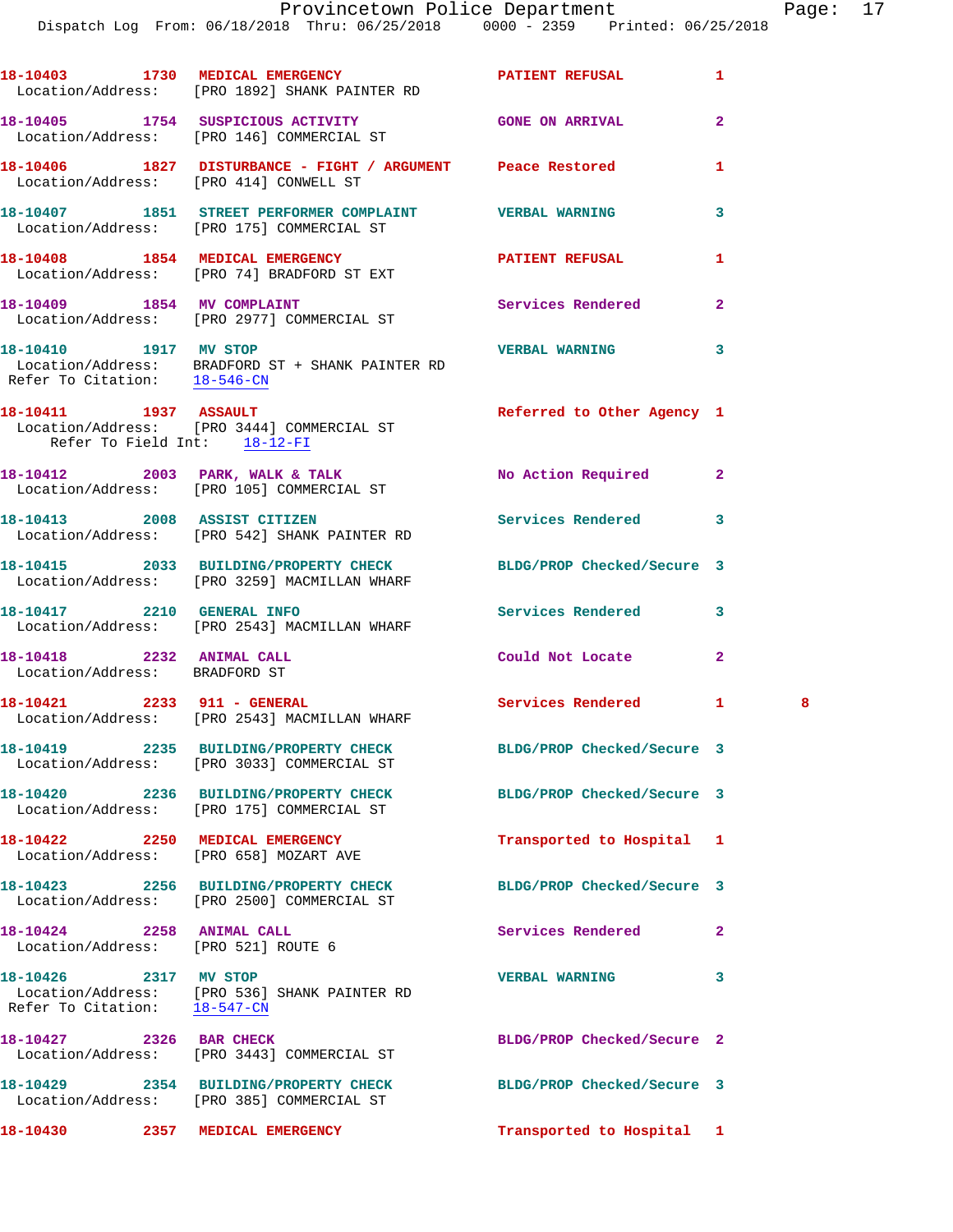Location/Address: [PRO 2499] RACE POINT RD

## **For Date: 06/24/2018 - Sunday**

| 18-10432 0002 MV STOP                                                   | Location/Address: [PRO 57] BRADFORD ST<br>Refer To Citation: $\frac{18-548-CN}{18-548-CN}$                    | <b>VERBAL WARNING</b>      | $\mathbf{3}$               |
|-------------------------------------------------------------------------|---------------------------------------------------------------------------------------------------------------|----------------------------|----------------------------|
|                                                                         |                                                                                                               |                            | 1                          |
|                                                                         | 18-10431 0006 MV OBSERVANCE / ASSIGNMENT Services Rendered<br>Location/Address: BRADFORD ST + HOWLAND ST      |                            | $\mathbf{3}$               |
|                                                                         | 18-10434 0014 MEDICAL EMERGENCY<br>Location/Address: [PRO 204] COMMERCIAL ST                                  | Services Rendered          | 1                          |
|                                                                         | 18-10435 0026 DISTURBANCE - FIGHT / ARGUMENT Services Rendered<br>Location/Address: [PRO 208] COMMERCIAL ST   |                            | 1                          |
| 18-10436 0029 MV STOP<br>Refer To Citation: 18-549-CN                   | Location/Address: BRADFORD ST + ALLERTON ST                                                                   | <b>VERBAL WARNING</b>      | 3                          |
|                                                                         | 18-10437 0038 MV OBSERVANCE / ASSIGNMENT<br>Location/Address: BRADFORD ST + STANDISH ST                       | No Action Required 3       |                            |
| 18-10438 0042 BAR CHECK                                                 | Location/Address: [PRO 3236] COMMERCIAL ST                                                                    | BLDG/PROP Checked/Secure 2 |                            |
| 18-10439 0043 BAR CHECK                                                 | Location/Address: [PRO 3443] COMMERCIAL ST                                                                    | BLDG/PROP Checked/Secure 2 |                            |
|                                                                         | 18-10440 0044 DISTURBANCE - FIGHT / ARGUMENT Services Rendered 1<br>Location/Address: [PRO 221] COMMERCIAL ST |                            |                            |
|                                                                         | 18-10441 0057 NOISE COMPLAINT<br>Location/Address: [PRO 3801] COMMERCIAL ST                                   | Unfounded                  | 3                          |
| Location/Address: [PRO 2479] ROUTE 6                                    | 18-10442 0117 MV OBSERVANCE / ASSIGNMENT Services Rendered                                                    |                            | $\overline{\phantom{a}}$ 3 |
|                                                                         | 18-10443 0122 BUILDING/PROPERTY CHECK<br>Location/Address: [PRO 379] COMMERCIAL ST                            | BLDG/PROP Checked/Secure 3 |                            |
|                                                                         | 18-10444 0124 MV OBSERVANCE / ASSIGNMENT Services Rendered 3<br>Location/Address: BRADFORD ST + COMMERCIAL ST |                            |                            |
| 18-10445 0144 MV STOP<br>Refer To Citation: 18-550-CN                   | Location/Address: [PRO 525] COMMERCIAL ST                                                                     | <b>VERBAL WARNING</b>      | $\overline{\mathbf{3}}$    |
| 18-10447 0151 MEDICAL EMERGENCY<br>Location/Address: [PRO 3280] RACE RD |                                                                                                               | <b>Services Rendered</b>   | $\mathbf{1}$               |
| 18-10448 0153 NOISE COMPLAINT                                           | Location/Address: [PRO 3801] COMMERCIAL ST                                                                    | SPOKEN TO                  | 3                          |
|                                                                         | 18-10449 0158 BUILDING/PROPERTY CHECK<br>Location/Address: [PRO 2577] BRADFORD ST                             | BLDG/PROP Checked/Secure 3 |                            |
| Location/Address: [PRO 413] CONWELL ST                                  |                                                                                                               | BLDG/PROP Checked/Secure 3 |                            |
| 18-10450 0200 FIRE - OTHER                                              | Location/Address: [PRO 2841] COMMERCIAL ST                                                                    | Extinguished               | 1                          |
| 18-10451 0210 ASSIST CITIZEN                                            | Location/Address: [PRO 2977] COMMERCIAL ST                                                                    | Services Rendered          | 3                          |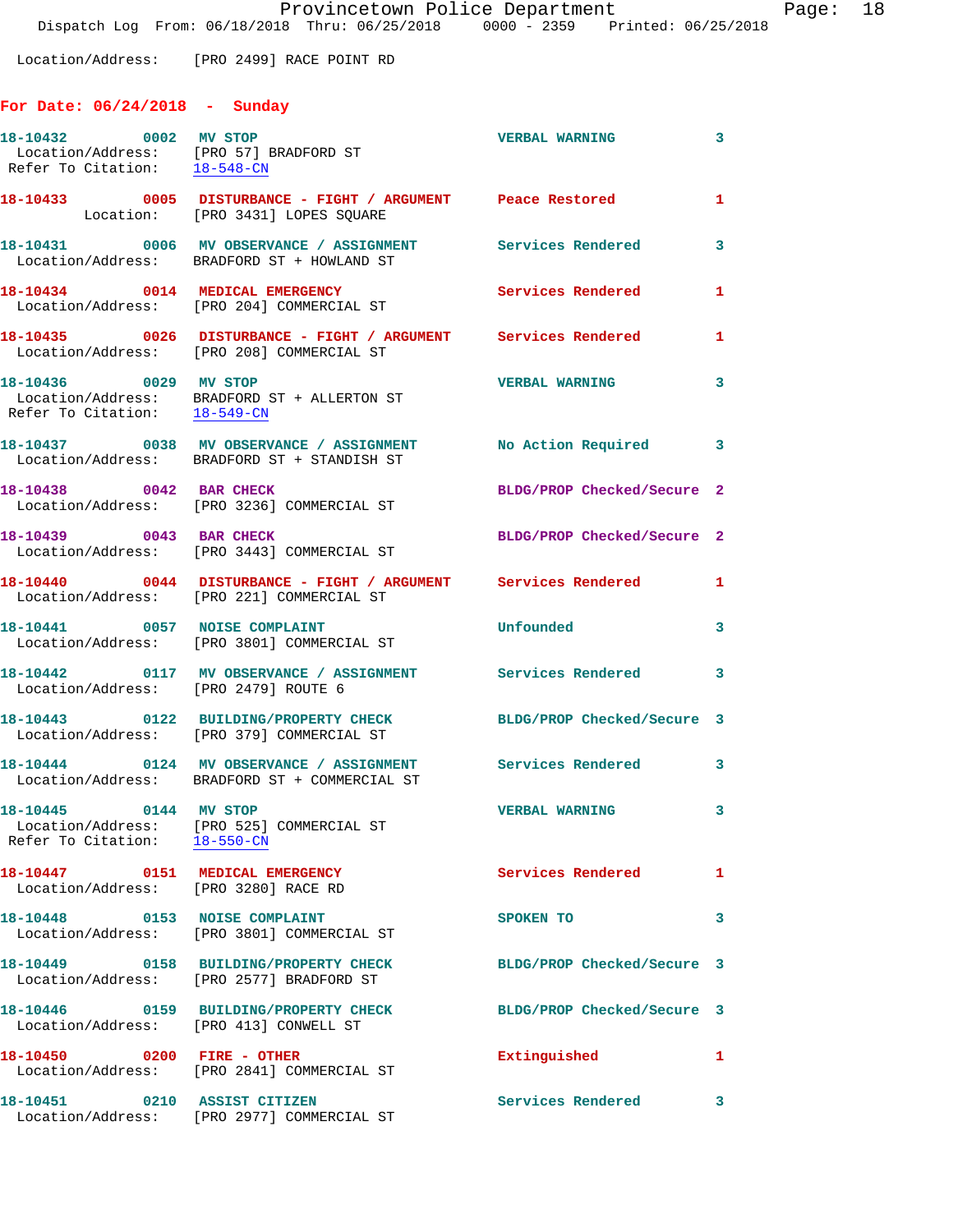|                                                                                               | Provincetown Police Department<br>Dispatch Log From: 06/18/2018 Thru: 06/25/2018 0000 - 2359 Printed: 06/25/2018 |                            |              |
|-----------------------------------------------------------------------------------------------|------------------------------------------------------------------------------------------------------------------|----------------------------|--------------|
|                                                                                               |                                                                                                                  |                            |              |
| Refer To Citation: R7274132<br>Refer To Citation: R7274133                                    | Eocation/Address: [PRO 2518] ROUTE 6<br>Refer To Gitation: [PRO 2518] ROUTE 6                                    |                            | 3            |
| Refer To Arrest: 18-89-AR                                                                     |                                                                                                                  |                            |              |
|                                                                                               | 18-10453 0311 MV OBSERVANCE / ASSIGNMENT Services Rendered<br>Location/Address: [PRO 2494] BRADFORD ST           |                            | 3            |
|                                                                                               | 18-10454 0312 NOISE COMPLAINT<br>Location/Address: [PRO 3004] BRADFORD ST                                        | <b>GONE ON ARRIVAL</b>     | 3            |
|                                                                                               | 18-10455  0333 MV OBSERVANCE / ASSIGNMENT  Services Rendered<br>Location/Address: HOWLAND ST + BRADFORD ST       |                            | 3            |
|                                                                                               | 18-10456 0348 BUILDING/PROPERTY CHECK<br>Location/Address: [PRO 1778] SHANK PAINTER RD                           | BLDG/PROP Checked/Secure 3 |              |
|                                                                                               | 18-10458 0535 MV OBSERVANCE / ASSIGNMENT<br>Location/Address: JEROME SMITH RD + SHANK PAINTER RD                 | No Action Required         | 3            |
|                                                                                               | 18-10459 0558 BUILDING/PROPERTY CHECK<br>Location/Address: [PRO 447] JEROME SMITH RD                             | BLDG/PROP Checked/Secure 3 |              |
|                                                                                               | 18-10460 0631 BUILDING/PROPERTY CHECK<br>Location/Address: [PRO 2540] RACE POINT RD                              | Services Rendered          | 3            |
| Location/Address: [PRO 2521] ROUTE 6                                                          | 18-10461 0819 MV OBSERVANCE / ASSIGNMENT Services Rendered                                                       |                            | 3            |
|                                                                                               | 18-10462 0828 MV OBSERVANCE / ASSIGNMENT Services Rendered<br>Location/Address: COMMERCIAL ST + SNAIL RD         |                            | 3            |
|                                                                                               | 18-10464 0904 BUILDING/PROPERTY CHECK<br>Location/Address: [PRO 182] COMMERCIAL ST                               | BLDG/PROP Checked/Secure 3 |              |
| 18-10466 0927 MV STOP<br>Location/Address: SNAIL RD + ROUTE 6<br>Refer To Citation: 18-551-CN |                                                                                                                  | <b>VERBAL WARNING</b>      | 3            |
|                                                                                               | 18-10467 0939 BUILDING/PROPERTY CHECK BLDG/PROP Checked/Secure 3<br>Location/Address: [PRO 3430] COMMERCIAL ST   |                            |              |
|                                                                                               | 18-10468 0949 MV OBSERVANCE / ASSIGNMENT Services Rendered<br>Location/Address: NELSON AVE + RACE POINT RD       |                            | 3            |
|                                                                                               | 18-10469 1024 MV OBSERVANCE / ASSIGNMENT No Action Required<br>Location/Address: STANDISH ST + BRADFORD ST       |                            | 3            |
| 18-10470 1030 MV STOP                                                                         | Location/Address: [PRO 2087] HARRY KEMP WAY<br>Refer To Citation: R8381710                                       | Citation / Warning Issue 3 |              |
| 18-10471 1058 MV STOP                                                                         | Location/Address: [PRO 3296] SHANK PAINTER RD<br>Refer To Citation: 18-552-CN                                    | <b>VERBAL WARNING</b>      | 3            |
|                                                                                               | 18-10473 1123 MEDICAL EMERGENCY<br>Location/Address: [PRO 1080] PLEASANT ST                                      | Transported to Hospital    | 1            |
|                                                                                               | 18-10474 1126 TRAFFIC CONTROL<br>Location: [PRO 3431] LOPES SQUARE                                               | Services Rendered          | 3            |
|                                                                                               | 18-10472 1133 BUILDING/PROPERTY CHECK<br>Location/Address: [PRO 2206] PILGRIMS LANDING                           | <b>Services Rendered</b>   | 3            |
| 18-10475 1206 PARADE<br>Location/Address: PRINCE ST                                           |                                                                                                                  | Services Rendered          | 3            |
| 18-10480 1235 ANIMAL CALL                                                                     | Location/Address: [PRO 2977] COMMERCIAL ST                                                                       | Services Rendered          | $\mathbf{2}$ |

Page: 19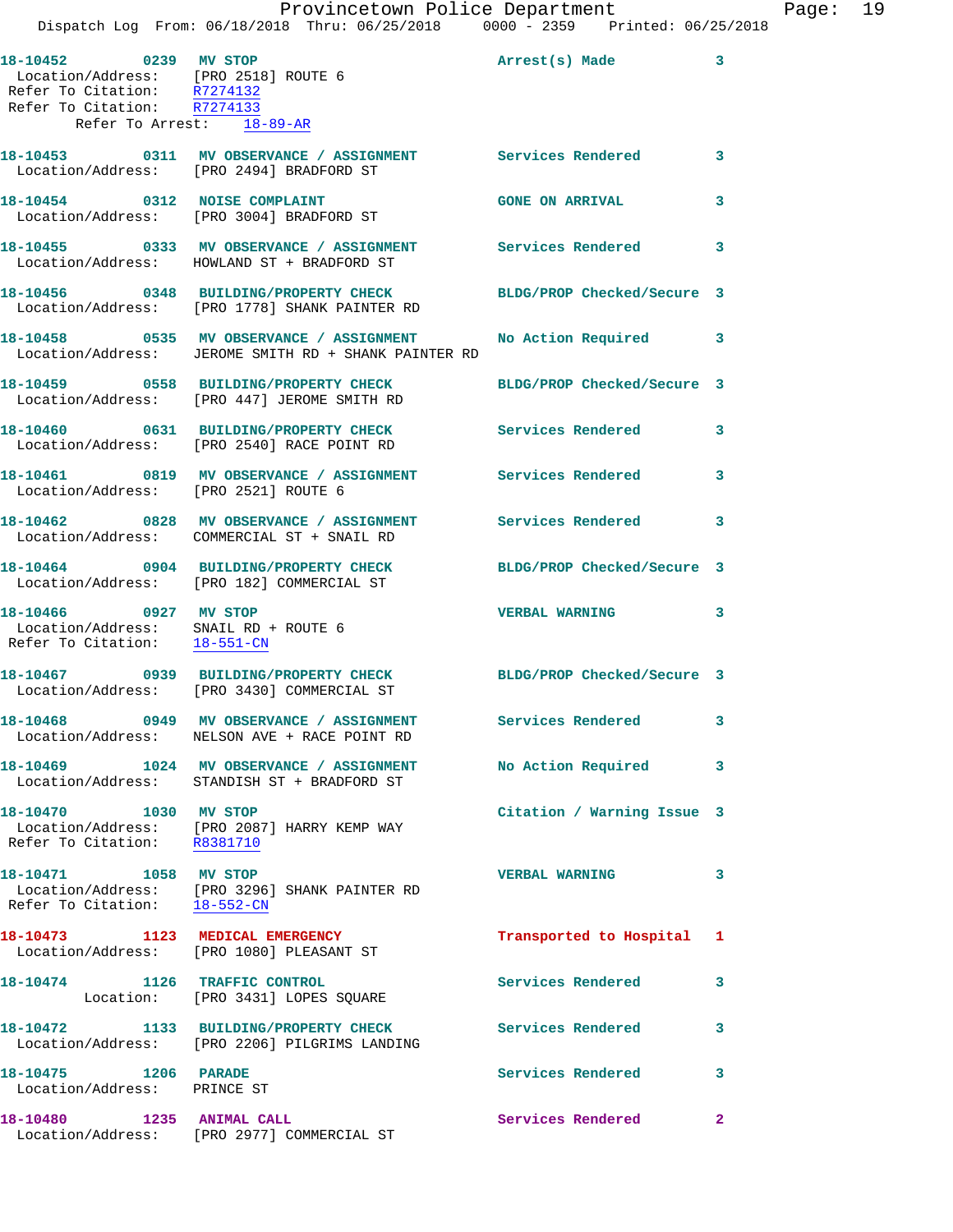|                                                                                                   | FIOVINCECOWN FOIICE DEPAIRMENT<br>Dispatch Log From: 06/18/2018 Thru: 06/25/2018 0000 - 2359 Printed: 06/25/2018 |                            |                |
|---------------------------------------------------------------------------------------------------|------------------------------------------------------------------------------------------------------------------|----------------------------|----------------|
| 18-10478    1243    MV STOP<br>Location/Address: [PRO 521] ROUTE 6<br>Refer To Citation: R8381711 |                                                                                                                  | Citation / Warning Issue 3 |                |
|                                                                                                   | 18-10479 1250 PARK, WALK & TALK<br>Location/Address: [PRO 146] COMMERCIAL ST                                     | Services Rendered          | $\overline{2}$ |
|                                                                                                   | 18-10481 1302 DISTURBANCE - FIGHT / ARGUMENT SPOKEN TO<br>Location/Address: [PRO 208] COMMERCIAL ST              |                            | $\mathbf{1}$   |
| 18-10482 1350 MV STOP                                                                             | Location/Address: [PRO 2479] ROUTE 6<br>Refer To Citation: R8381712                                              | Citation / Warning Issue 3 |                |
|                                                                                                   | 18-10484 1407 BUILDING/PROPERTY CHECK<br>Location/Address: [PRO 3430] COMMERCIAL ST                              | Services Rendered          | 3              |
|                                                                                                   | 18-10486 1424 PARK, WALK & TALK<br>Location/Address: [PRO 105] COMMERCIAL ST                                     | Services Rendered          | 2              |
| 18-10487 1512 FOLLOW UP                                                                           | Location/Address: [PRO 2977] COMMERCIAL ST                                                                       | FOLLOW UP                  | $\overline{a}$ |
|                                                                                                   | 18-10489 1537 PARK, WALK & TALK<br>Location/Address: [PRO 105] COMMERCIAL ST                                     | Services Rendered          | $\mathbf{2}$   |
|                                                                                                   | 18-10490 1539 ASSIST DEPARTMENT / MUTUAL AID Services Rendered<br>Location/Address: [PRO 2490] PROVINCELANDS RD  |                            | 3              |
| 18-10491 1540 MV STOP                                                                             | Location/Address: BRADFORD ST + STANDISH ST                                                                      | No Action Required         | 3              |
|                                                                                                   | 18-10488 1543 BUILDING/PROPERTY CHECK<br>Location/Address: [PRO 3259] MACMILLAN WHARF                            | BLDG/PROP Checked/Secure 3 |                |
|                                                                                                   | 18-10492 1553 LOST KEYS<br>Location/Address: [PRO 542] SHANK PAINTER RD                                          | Services Rendered          | 3              |
| 18-10493 1603 PARK, WALK & TALK                                                                   | Location: [PRO 3431] LOPES SQUARE                                                                                | Services Rendered          | $\overline{2}$ |
| 18-10494 1617 LOST VISA CARD                                                                      | Location/Address: [PRO 542] SHANK PAINTER RD                                                                     | <b>Services Rendered</b>   | 3              |
|                                                                                                   | Location/Address: [PRO 2849] COMMERCIAL ST                                                                       | <b>PATIENT REFUSAL</b>     | 1              |
| Location/Address: [PRO 2521] ROUTE 6                                                              | 18-10496 1715 MV OBSERVANCE / ASSIGNMENT Services Rendered                                                       |                            | 3              |
|                                                                                                   | 18-10497 1716 MEDICAL EMERGENCY<br>Location/Address: [PRO 526] RYDER ST EXT                                      | Services Rendered          | 1              |
|                                                                                                   | 18-10499 1927 BUILDING/PROPERTY CHECK Services Rendered<br>Location/Address: [PRO 2898] JEROME SMITH RD          |                            | 3              |
|                                                                                                   | 18-10502 2009 DISTURBANCE - FIGHT / ARGUMENT SPOKEN TO<br>Location/Address: RYDER ST + COMMERCIAL ST             |                            | 1              |
| 18-10503 2011 HAZARDS                                                                             | Location/Address: [PRO 1194] COMMERCIAL ST                                                                       | Services Rendered          | $\overline{2}$ |
| 18-10504 2032 DISORDERLY                                                                          | Location/Address: [PRO 249] COMMERCIAL ST                                                                        | <b>GONE ON ARRIVAL</b>     | 1              |
| Location/Address: [PRO 3992] BANGS ST                                                             | 18-10505 2034 COMPLAINT - GENERAL                                                                                | <b>Services Rendered</b>   | 3              |
|                                                                                                   |                                                                                                                  |                            | 3              |

Location/Address: [PRO 2513] ROUTE 6

Provincetown Police Department Page: 20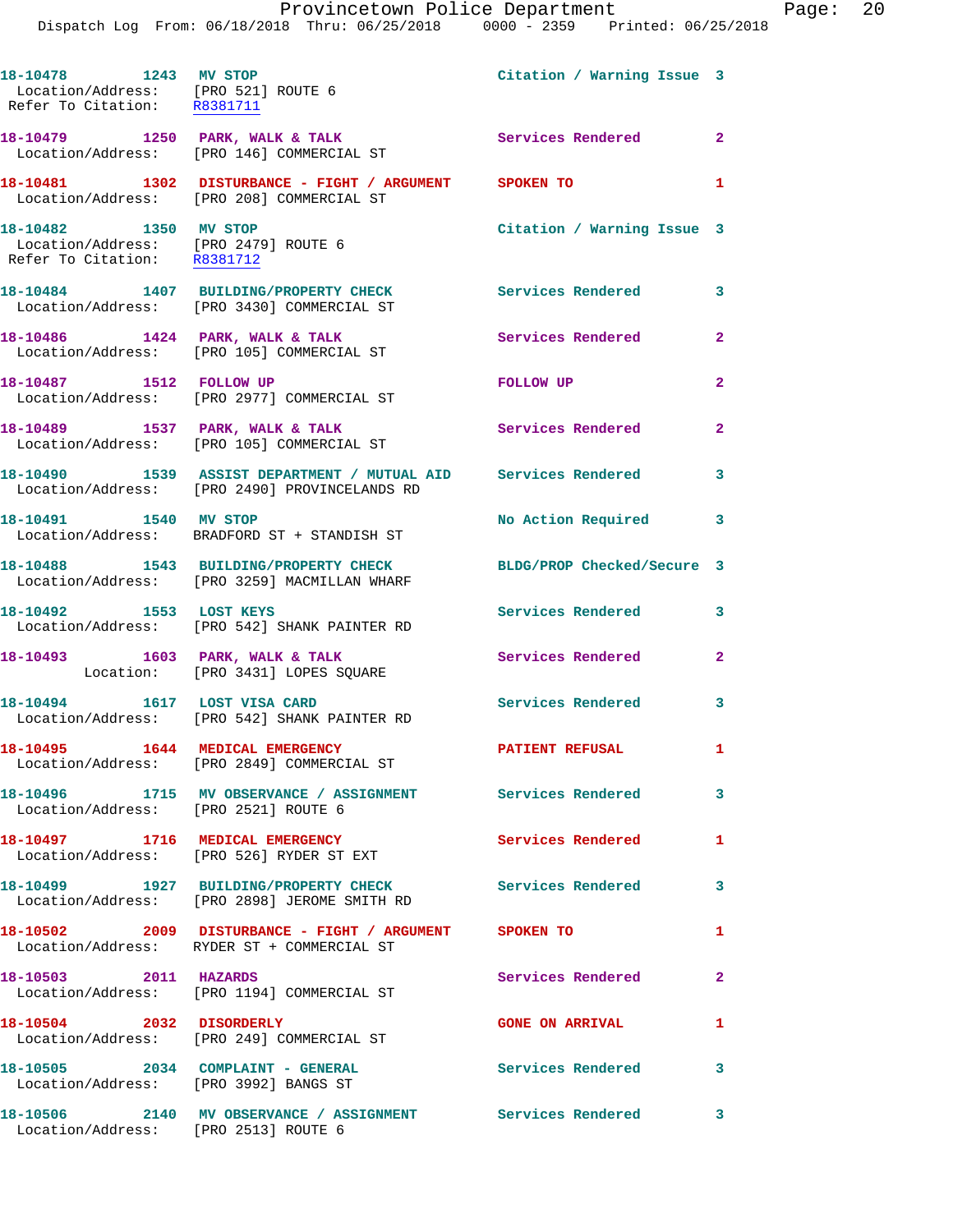|                                                                                          | 18-10507 2214 LOST PROPERTY<br>Location/Address: [PRO 542] SHANK PAINTER RD                                        | Services Rendered 3                  |                            |
|------------------------------------------------------------------------------------------|--------------------------------------------------------------------------------------------------------------------|--------------------------------------|----------------------------|
| Location/Address: COMMERCIAL ST                                                          | 18-10508 2350 BUILDING/PROPERTY CHECK                                                                              | BLDG/PROP Checked/Secure 3           |                            |
|                                                                                          | 18-10509 2353 BUILDING/PROPERTY CHECK<br>Location/Address: [PRO 1638] COMMERCIAL ST                                | BLDG/PROP Checked/Secure 3           |                            |
|                                                                                          | 18-10510 2355 BUILDING/PROPERTY CHECK<br>Location/Address: [PRO 526] RYDER ST EXT                                  | BLDG/PROP Checked/Secure 3           |                            |
|                                                                                          | 18-10512 2357 BUILDING/PROPERTY CHECK<br>Location/Address: [PRO 4080] RYDER ST EXT                                 | BLDG/PROP Checked/Secure 3           |                            |
| For Date: $06/25/2018$ - Monday                                                          |                                                                                                                    |                                      |                            |
|                                                                                          | 18-10511 0002 BUILDING/PROPERTY CHECK<br>Location/Address: [PRO 2483] COMMERCIAL ST                                | Services Rendered                    | $\overline{\mathbf{3}}$    |
|                                                                                          | 18-10514 0006 BUILDING/PROPERTY CHECK<br>Location/Address: [PRO 444] HIGH POLE HILL                                | <b>Services Rendered</b>             | $\overline{\phantom{a}}$ 3 |
|                                                                                          | 18-10513 0010 BUILDING/PROPERTY CHECK<br>Location/Address: [PRO 186] COMMERCIAL ST                                 | BLDG/PROP Checked/Secure 3           |                            |
| Location/Address: SNAIL RD + ROUTE 6                                                     | 18-10515 0014 MV OBSERVANCE / ASSIGNMENT                                                                           | <b>Services Rendered</b><br>$\sim$ 3 |                            |
| 18-10518 0142 MV STOP<br>Location/Address: SNAIL RD<br>Refer To Citation: 18-553-CN      |                                                                                                                    | <b>VERBAL WARNING</b>                | 3                          |
|                                                                                          | 18-10517 0146 BUILDING/PROPERTY CHECK<br>Location/Address: [PRO 99] COMMERCIAL ST                                  | BLDG/PROP Checked/Secure 3           |                            |
|                                                                                          | 18-10519 0154 MV OBSERVANCE / ASSIGNMENT<br>Location/Address: [PRO 2494] BRADFORD ST                               | Services Rendered                    | 3                          |
|                                                                                          | 18-10520 0214 MV OBSERVANCE / ASSIGNMENT<br>Location/Address: [PRO 444] HIGH POLE HILL                             | Services Rendered                    | 3                          |
|                                                                                          | 18-10521 0233 BUILDING/PROPERTY CHECK<br>Location/Address: [PRO 3609] COMMERCIAL ST                                | BLDG/PROP Checked/Secure 3           |                            |
|                                                                                          | 18-10522 0352 BUILDING/PROPERTY CHECK<br>Location/Address: [PRO 530] SHANK PAINTER RD                              | <b>Services Rendered</b>             | $\mathbf{3}$               |
|                                                                                          | 18-10524 0408 BUILDING/PROPERTY CHECK<br>Location/Address: [PRO 2540] RACE POINT RD                                | <b>Services Rendered</b>             | 3                          |
|                                                                                          | 18-10526 0424 BUILDING/PROPERTY CHECK<br>Location/Address: [PRO 1778] SHANK PAINTER RD                             | BLDG/PROP Checked/Secure 3           |                            |
|                                                                                          | 18-10527 0426 BUILDING/PROPERTY CHECK<br>Location/Address: [PRO 545] SHANK PAINTER RD                              | BLDG/PROP Checked/Secure 3           |                            |
|                                                                                          | 18-10528 0443 BUILDING/PROPERTY CHECK<br>Location/Address: [PRO 488] MAYFLOWER ST                                  | BLDG/PROP Checked/Secure 3           |                            |
| Location/Address: [PRO 2518] ROUTE 6                                                     | 18-10529 0520 MV OBSERVANCE / ASSIGNMENT Services Rendered                                                         |                                      | 3                          |
|                                                                                          | 18-10530 0532 MV OBSERVANCE / ASSIGNMENT Services Rendered 3<br>Location/Address: RACE POINT RD + SEASHORE PARK DR |                                      |                            |
| 18-10532 0559 MV STOP<br>Location/Address: RACE POINT RD<br>Refer To Citation: 18-554-CN |                                                                                                                    | <b>VERBAL WARNING</b>                | 3                          |
|                                                                                          |                                                                                                                    |                                      |                            |
|                                                                                          |                                                                                                                    |                                      |                            |